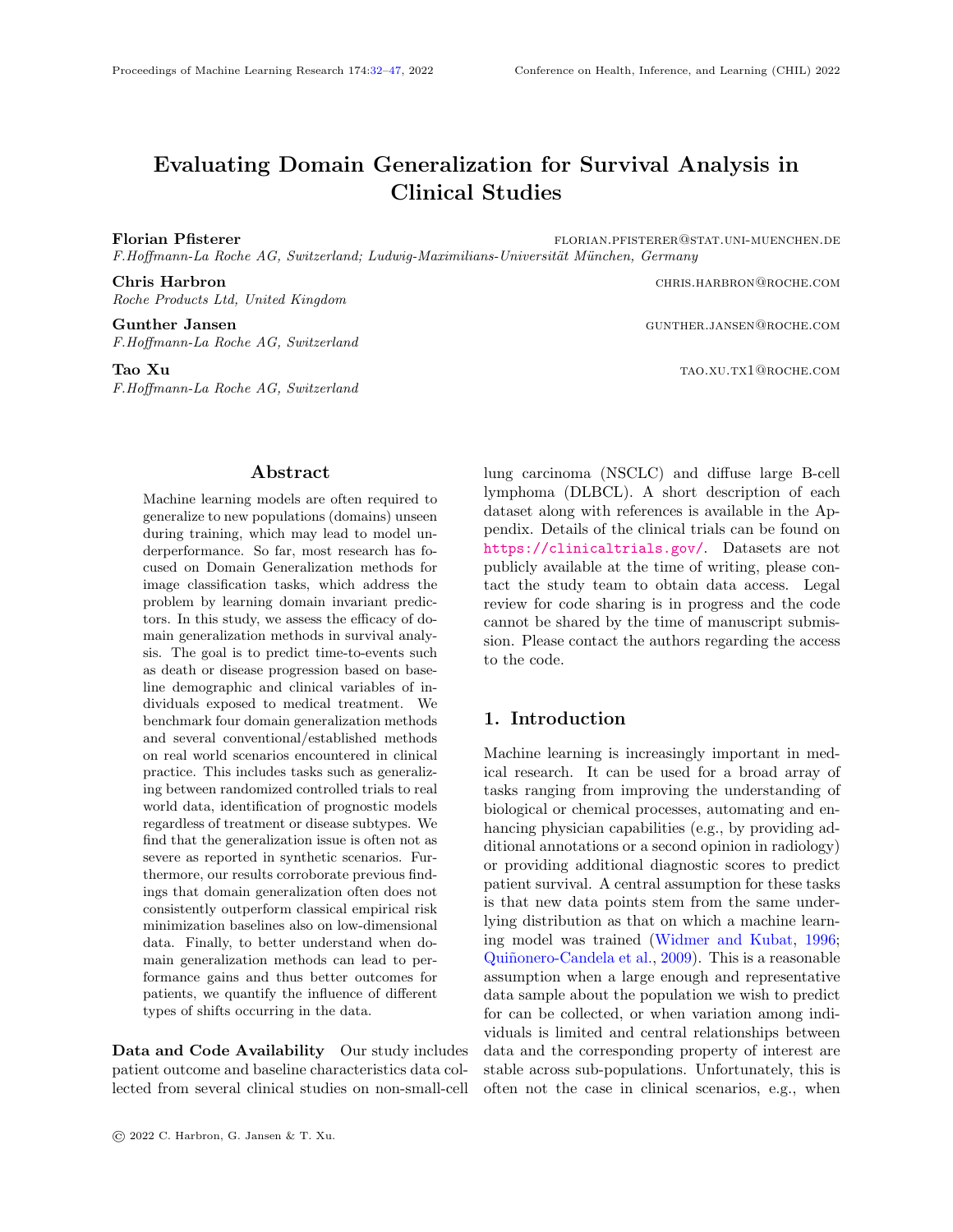data is collected across different sub-populations with access to different hospitals, standards of care and disease heterogeneity [\(Challen et al.,](#page-10-0) [2019\)](#page-10-0). In such clinical generalization scenarios, clinical models often show lower predictive performance in medical imaging applications [\(Zhang et al.,](#page-12-1) [2021\)](#page-12-1) such as radiography [\(Zech et al.,](#page-12-2) [2018;](#page-12-2) [Pooch et al.,](#page-11-1) [2019;](#page-11-1) [Cohen](#page-10-1) [et al.,](#page-10-1) [2020\)](#page-10-1) and MRI imaging (Mårtensson et al., [2020\)](#page-11-2). A popular example of such a scenario is the CAMELEYON17 dataset (Bándi et al., [2019\)](#page-9-0), part of the WILDS [\(Koh et al.,](#page-10-2) [2021\)](#page-10-2) domain generalization benchmark. Baseline models that attempt to generalize a histology image segmentation task across hospitals saw an average drop in accuracy from 93.2% on training domains to 70.3% on target domains [\(Koh](#page-10-2) [et al.,](#page-10-2) [2021\)](#page-10-2) due to variations in slide staining and hospital populations.

A solution to this problem is the use of Domain Generalization (DG) methods [\(Pan and Yang,](#page-11-3) [2010;](#page-11-3) [Zhou et al.,](#page-12-3) [2021\)](#page-12-3) which identify models that are robust to such shifts in domains by learning domain invariant representations or predictors. Although previous DG research mostly focused on (medical) image classification scenarios, many clinical applications rely on low dimensional tabular data to predict the expected time to a clinical event, using methods from survival analysis. In these scenarios only few highly relevant features are available, and there is considerable error even for a Bayes optimal predictor. This makes clinical time-to-event prediction distinct from the high dimensional scenarios in image classification. In this study we therefore benchmark four DG methods against several Empirical Risk Minimization (ERM) based baseline methods with respect to different types of distribution shifts.

To study the efficacy of domain generalization methods on clinical survival data we ask two questions: 1) how reliable are domain generalization methods in typical clinical survival prediction scenarios and 2) can we provide additional understanding by investigating types of shifts occurring in those scenarios. We use five tabular datasets obtained from randomized controlled trials and from electronic health record derived real-world data. Our main contributions are the following:

- We quantify different types of distribution shifts in the data to characterize scenarios where DG can be successfully applied.
- We find that domain shift and performance degradation of ERM models for survival analysis

with tabular data in real-world clinical cases are often smaller than reported in imaging domains [\(Koh et al.,](#page-10-2) [2021;](#page-10-2) [Zhang et al.,](#page-12-1) [2021\)](#page-12-1).

• We corroborate findings in the imaging literature [\(Gulrajani and Lopez-Paz,](#page-10-3) [2020;](#page-10-3) [Koh et al.,](#page-10-2) [2021;](#page-10-2) [Zhang et al.,](#page-12-1) [2021\)](#page-12-1) that DG methods offer an improvement over ERM only in the limited cases in real-world survival analysis scenarios and is correlated with degree of domain shift.

It is important to note that model and hyperparameter selection [\(Guyon et al.,](#page-10-4) [2010\)](#page-10-4) in DG scenarios is an active field of research and existing strategies often fail to provide a satisfying solution [\(Gul](#page-10-3)[rajani and Lopez-Paz,](#page-10-3) [2020\)](#page-10-3). This has drastic empirical consequences, since practitioners, lacking an estimate of a model's generalization error to the target domain, cannot determine whether ERM or DG methods should be preferred and failures w.r.t. generalization can only be detected at the time of prediction.

# 2. Related work

The goal of domain generalization is to estimate the functional relationship  $f(x)$  between a data set X sampled from an input space  $X$  and a corresponding outcome of interest  $y \in Y$ . We further ask that this estimate  $f(x)$  generalizes across changes in  $P(X)$ ,  $P(Y)$  and  $P(Y|X)$  across a set of source domains used for training and a target domain we aim to conduct inference on. In the case of survival analysis, Y is often the cumulative survival distribution  $S_t(x)$  for an observation  $x \in X$  at time point t. Each data point is assigned a domain  $d_i$ . We will denote with  $D_{src,i}$ the set of observations sampled from source domain i and with  $D_{tgt,i}$  observations sampled from the target domain i  $(i \in 1, ..., k)$ . Models fitted on source domains can now suffer from various distribution shifts that lead to worsened performance. An additional often encountered problem called single-source DG in [\(Zhou et al.,](#page-12-3) [2021\)](#page-12-3) is that datasets often lack labeled source domains, which either requires identifying domains [\(Creager et al.,](#page-10-5) [2021\)](#page-10-5) before applying domain generalization, or the use of methods that do not require information about domains [\(Wang et al.,](#page-12-4) [2019\)](#page-12-4). In contrast to models on high-dimensional data, models studied in our manuscript might suffer less severely from poor generalization as has been shown e.g. in [\(Simon-Gabriel et al.,](#page-11-4) [2018\)](#page-11-4) under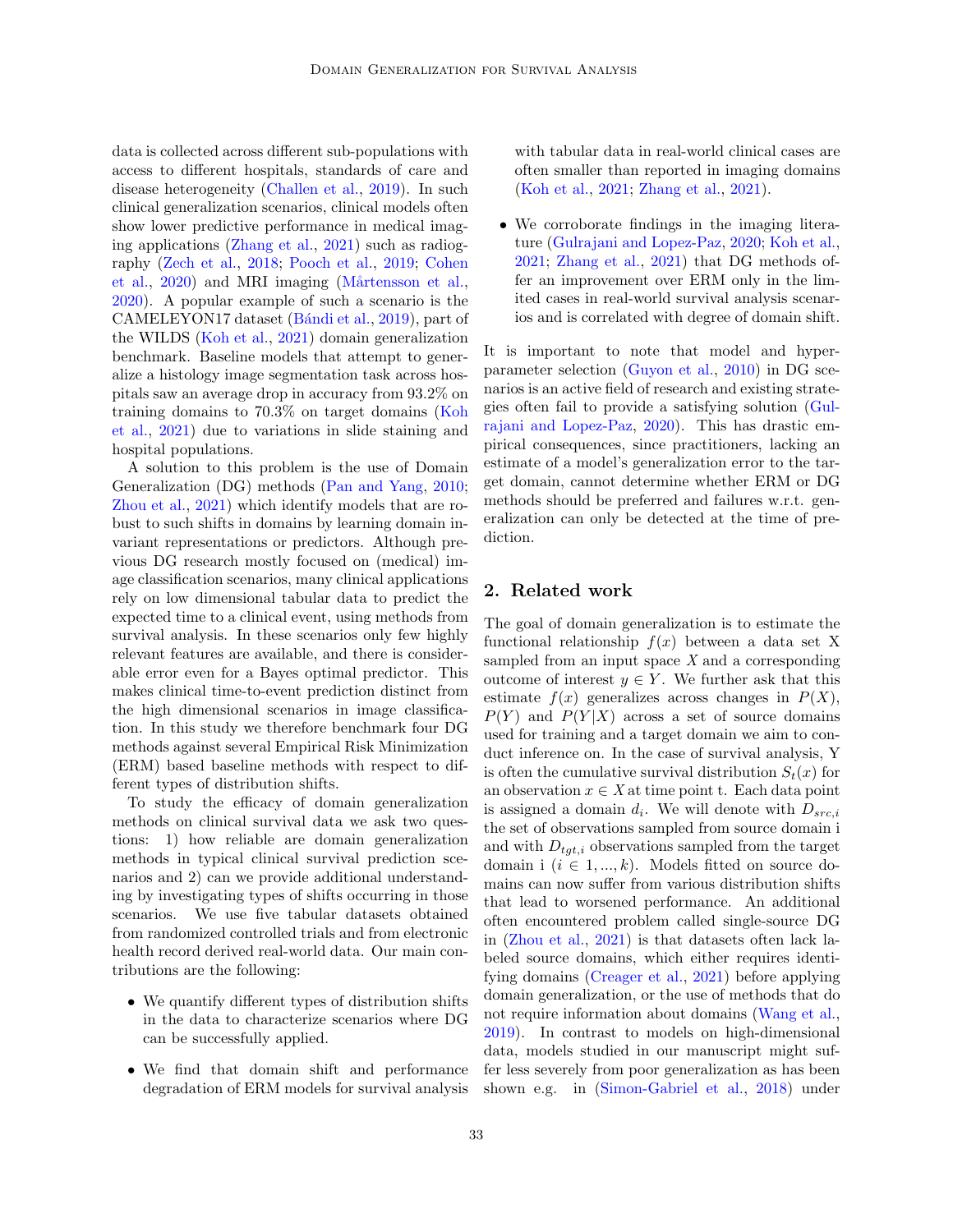small transformations [\(Azulay and Weiss,](#page-9-1) [2019\)](#page-9-1) or adversarial examples [\(Szegedy et al.,](#page-12-5) [2013\)](#page-12-5).

#### 2.1. Types of domain shifts

Distribution shifts may occur due to different reasons: Shifts in  $P(X)$  might e.g. occur due to population differences between rural and urban hospitals, or shifts in  $P(Y|X)$  occurring due to differences between clinical trials and treatment in the real-world. Typically, such shifts in distribution do not occur in isolation but domains exhibit several shifts of differing magnitudes. Depending on the perspective, several types of combined shifts can be identified [\(Zhang et al.,](#page-12-6) [2015\)](#page-12-6).

- Shift in  $P(X)$  with constant  $P(Y|X)$ . This is often referred to as covariate shift in the literature [\(Zhang et al.,](#page-12-6) [2015\)](#page-12-6). In this case, model performance should theoretically not degrade, but in practice models might be oversimplified and under-fits the conditional models, which causes the predicted Y to depend on the input distribution  $P(X)$ .
- Shift in  $P(Y|X)$ . In this case, the optimal model takes into account variations in  $P(Y|X)$  between source domains in order to predict the target domain.
- Shift in  $P(Y)$ : Since we model a functional relationship  $X \rightarrow Y$ , a shift in Y can not occur in isolation [\(Zhang et al.,](#page-12-6) [2015\)](#page-12-6). define two types of shifts in Y for the reverse causal direction  $Y \rightarrow X$  that result in subsequent changes of  $P(X)$ or  $P(Y|X)$ . We assume effects only in the temporal direction  $X \to Y$  in the remainder of this manuscript.

## 2.2. Domain generalization methods

Domain Generalization, in contrast to the related concepts of transfer learning and domain adaptation, does not assume access to or knowledge about statistics of the target domain [\(Pan and Yang,](#page-11-3) [2010\)](#page-11-3). In recent years, a large variety of domain generalization methods have been proposed. Methods vary from kernel-based methods [\(Blanchard et al.,](#page-9-2) [2011;](#page-9-2) [Muandet et al.,](#page-11-5) [2013\)](#page-11-5) to approaches that incorporate causal frameworks such as Invariant Causal Pre-dictions (ICP) [\(Peters et al.,](#page-11-6) [2016;](#page-11-6) Rothenhäusler [et al.,](#page-11-7) [2021\)](#page-11-7) as well as approaches that take a robustness perspective [\(Krueger et al.,](#page-11-8) [2021;](#page-11-8) [Sagawa](#page-11-9) [et al.,](#page-11-9) [2019\)](#page-11-9). For brevity we only introduce methods relevant to our benchmark, a comprehensive overview over state-of-the-art DG methods is e.g. provided in [\(Zhou et al.,](#page-12-3) [2021\)](#page-12-3).

## 3. Method

## 3.1. ERM and domain generalization methods for survival analysis

#### 3.1.1. Baselines

We investigate two methods based on empirical risk minimization (ERM) as baselines. We choose two widely used models, a Cox Proportional-Hazards model (coxph)[\(Cox,](#page-10-6) [1972\)](#page-10-6) and a parametric model using a weibull distribution (weibull) [\(Kalbfleisch](#page-10-7) [and Prentice,](#page-10-7) [2011\)](#page-10-7). In coxph, the hazard function  $h_i(t) = h_0(t) exp(\sum_{k=1}^p \theta_k x_{i,k}),$  where each feature affects the hazard multiplicatively. In the Weibull model, baseline hazards are defined as  $h_i(t) = \lambda \gamma t^{\gamma-1}$ with estimated shape  $\gamma$  and scale  $\lambda$ , as a linear combination of the features X.

#### 3.1.2. Ensemble-based approaches

Ensembles of ML models can be used to obtain better generalizing estimators [\(Zhou et al.,](#page-12-3) [2021\)](#page-12-3). We investigate survival forests [\(Ishwaran et al.,](#page-10-8) [2008\)](#page-10-8) as well as more sophisticated survival quilts [\(Lee et al.,](#page-11-10) [2019\)](#page-11-10) as ensemble baselines for the survival context. Temporal quilting constructs ensembles of survival models assuring that the resulting model is a valid risk function. The core idea is to optimize weights  $w_{i,t}$  for risk functions of individual ensemble members j and each time point t optimizing model calibration under a constraint for the predictive error using Bayesian Optimization.

## 3.1.3. Low-rank decomposition based approaches

Several low-rank decomposition based approaches have been proposed in literature [\(Khosla et al.,](#page-10-9) [2018;](#page-10-9) [Li et al.,](#page-11-11) [2017;](#page-11-11) [Piratla et al.,](#page-11-12) [2020\)](#page-11-12). We design a strategy heavily inspired by common-specific low-rank decomposition (LRD, [\(Piratla et al.,](#page-11-12) [2020\)](#page-11-12)). The core assumption is, that for each source domain  $k$ , the optimal model's parameters can be written as

$$
\theta^* = \theta_c + \gamma_k \theta_k
$$

where  $\theta_k$  is a domain specific effect and the goal therefore is to find model coefficients  $\theta_c$  encompassing the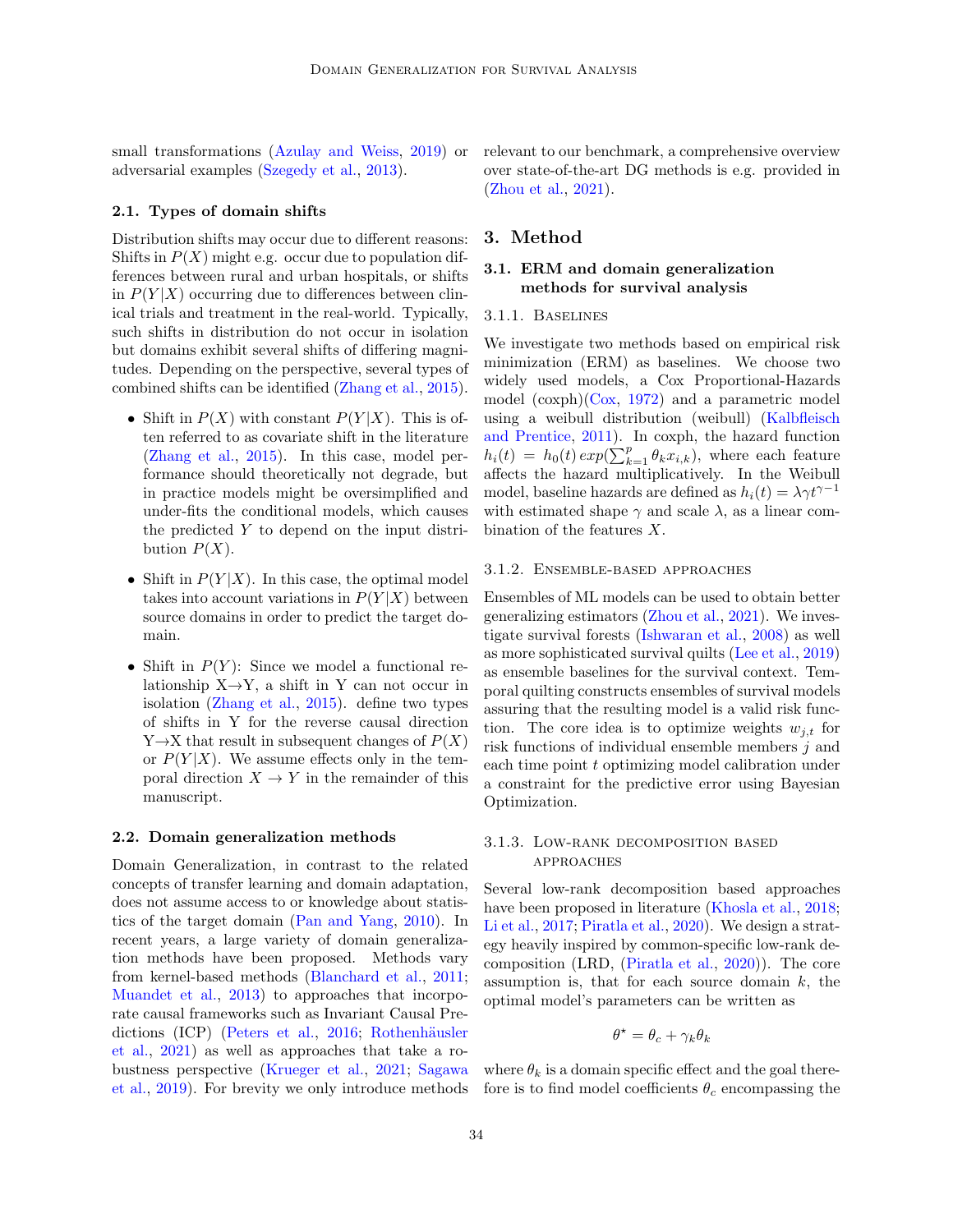signal that is common across all domains. We perform a low-rank decomposition on the model coefficients of a cox proportional hazards model fitted on each domain in order to find a set of coefficients  $\theta_c$  containing the domain-independent signal which is used for subsequent prediction on the target domains.

## 3.1.4. INVARIANT RISK MINIMIZATION (IRM)  $&$ Environment Inference for Invariant Learning (EIIL)

[Arjovsky et al.](#page-9-3) [\(2019\)](#page-9-3) propose Invariant Risk Minimization (IRM), a novel risk minimization strategy with the goal to discover domain-invariant classifiers Φ by solving the following minimization problem:

$$
\min_{\Phi}\sum_i R^i(\Phi)+\lambda*\|\nabla_{w|w=1}R^i(w\cdot\Phi)\|^2
$$

The resulting invariant predictor therefore is balanced by  $\lambda$  between predictive performance and a low gradient at w=1 as a measure of domain invariance [\(Arjovsky et al.,](#page-9-3) [2019\)](#page-9-3). If domain assignments  $d_i$ are latent, domains can be inferred as described in [\(Creager et al.,](#page-10-5) [2021\)](#page-10-5) (EIIL) by inferring domain assignments  $d_i$ , such that the domain invariance in the equation is maximized before training the model using IRM. This method will fit for the single-source DG use cases. We adapt IRM/EIIL a survival by optimizing for the negative log likelihood of the Cox PH risk as  $R^i$  (c.f. [Kvamme and Borgan](#page-11-13)  $(2021)$ ).

# 3.1.5. CONTINUOUSLY INDEX DOMAIN Adaptation (CIDA)

[Wang et al.](#page-12-7) [\(2020\)](#page-12-7) propose an Encoder-Decoder based approach to obtain domain invariant representations  $E(x)$  for the scenarios where domain assignments i are continuous [\(Wang et al.,](#page-12-7) [2020\)](#page-12-7). The goal is to learn an encoder E that allows for training a predictor F on y which simultaneously does not permit predicting domain assignments i.

$$
\min_{E,F} \max_D L_p(F(E(x, d_i)), y) - \lambda_d L_d(D(E(x, d_i)), d_i)
$$

Models can be trained using either the  $L_d = L_2$ (CIDA), i.e. the mean squared error loss or a probabilistic loss  $L_d$  modeling the mean and variance of a Gaussian distribution and optimizing for the negative log-likelihood (PCIDA). We configured the model both in a linear as well as a deep setting, implementation details can be found in the appendix.

We adapt to a survival setting by employing the negative log likelihood of the Cox PH model as a loss for  $L_p$  [\(Kvamme and Borgan,](#page-11-13) [2021\)](#page-11-13).

## 3.2. Quantifying shifts

We try to characterize types and magnitudes of shifts occurring in the data to better understand differences between the scenarios and investigate correlations between domain shifts and the improvement by DG methods. In particular, we measure the shift between the target domain and the pooled source domains. We propose 3 metrics allowing for measuring the different shifts, i.e., shifts in  $P(X)$ ,  $P(Y)$ , and  $P(Y|X)$ aforementioned. Other metrics for such shifts have been proposed in histopathology [\(Stacke et al.,](#page-12-8) [2020\)](#page-12-8), or structured biological data [\(Borgwardt et al.,](#page-9-4) [2006\)](#page-9-4).

## 3.2.1. SHIFT IN  $P(X)$

Shift in  $P(X)$  are summarized using the Wasserstein distance [\(Dobrushin\)](#page-10-10) between the distribution of the propensity score of data in the source and target domain. The propensity score of a sample in source or target domain was calculated using a logistic model with all features in X.

## 3.2.2. SHIFT IN  $P(Y)$

The distribution shift in  $P(Y)$  were measured using the chi square statistics from the log-rank test between the outcomes in the source and target domain.

$$
\tilde{\chi}_i^2 = \sum_{t=1}^n \frac{(O_{it} - E_{it})^2}{Var(E_{it})}
$$

$$
Var(E_{it}) = E_{ij}(\frac{N_t - O_t}{N_t})(\frac{N_t - N_{it}}{N_t - 1})
$$

where  $O_{it}$  represents the observed number of events in the group i (target or source domain) over time,  $E_{it}$ represents the expected number of events in the group i over time,  $N_{it}$  represents the number of subject at time t in group i.

# 3.2.3. SHIFT IN  $P(Y|X)$

To measure the shift in  $P(Y|X)$ , we used the difference between a model trained on the source domain  $(\Phi^{src})$  and a model trained on the target domain  $(\Phi^*,$ fitted with the training split of the target domain) in the Akaike information criterion (AIC) computed on the data from target domain for both models. Note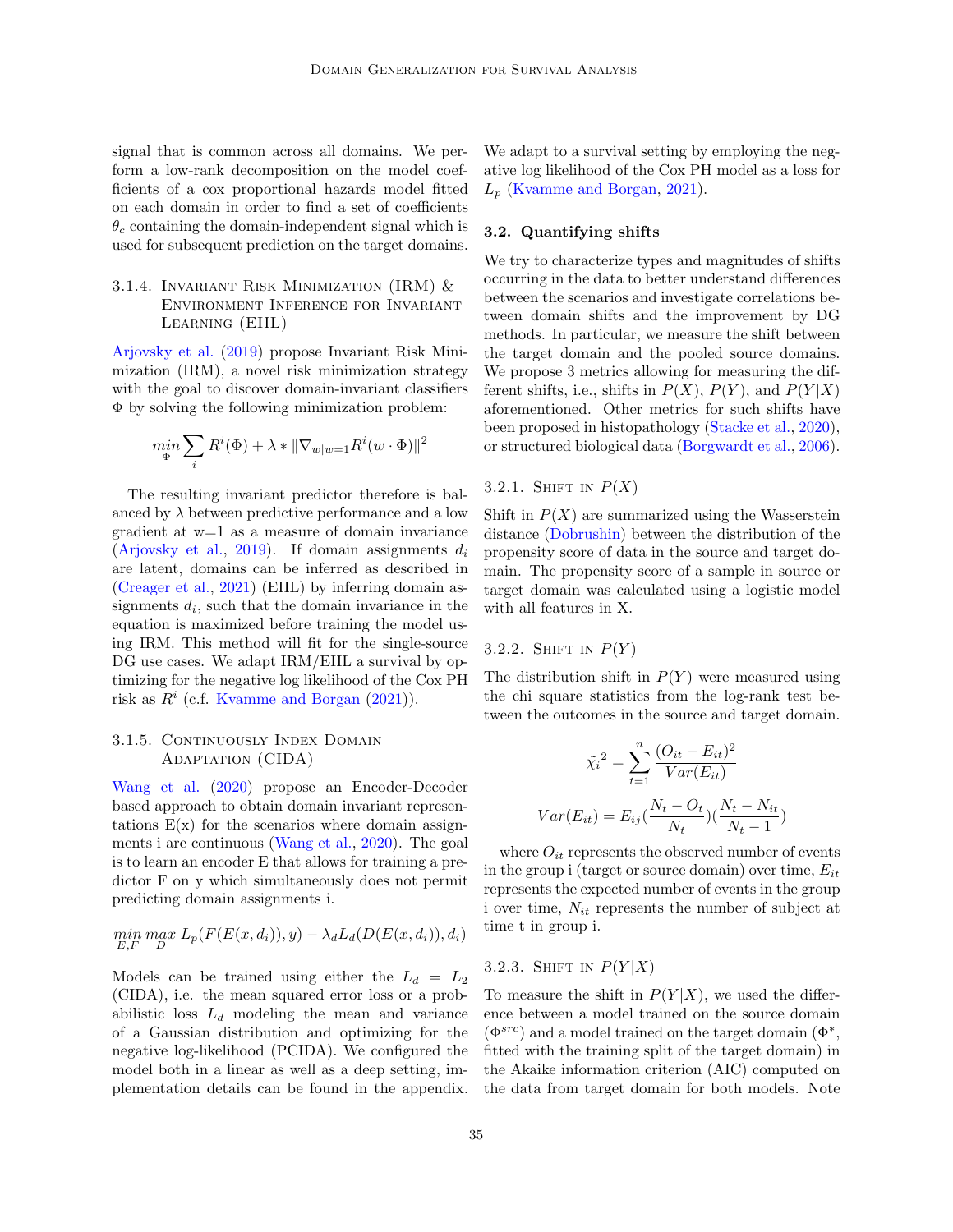that the  $\Phi^*$  is fitted in the target domain, which usually have a much smaller sample size than the source domain in our experiments.

$$
D_{x,y} = AIC(Y_{tgt}, \Phi^*(X_{tgt})) - AIC(Y_{tgt}, \Phi^{src}(X_{tgt}))
$$

#### 3.3. Model selection

Since DG assumes no access to target domain data, no reliable estimates for the generalization error  $GE_{tgt}$  are available for model selection or hyperparameter tuning [\(Sagawa et al.,](#page-11-9) [2019;](#page-11-9) [Gulrajani and](#page-10-3) [Lopez-Paz,](#page-10-3) [2020\)](#page-10-3). Since we are interested in the performance of models, we investigate models from a post-hoc perspective by reporting best-in-class performance on target domain data from each approach (Oracle, ERM, DG). Since this is not possible in practice, we additionally investigate a setting where a model is selected based on performance on a 30% validation sample collected from each source domain. Then, the best model is refitted on the full data to compute  $GE_{tgt}$  after model selection. We investigate differences to post-hoc selection in order to assess the effect of model selection.

#### 3.4. Synthetic domain shift

Besides scenario A, all other scenarios has natural domains that can be identified. For scenario A, we create a label based on the quantiles (0-20%, 21-40%, 41-60%, 61-80%, 81-100%) of propensity score of one sample, which primarily categorize data based on the distribution of  $P(X)$ . We use the propensity labels together with the original domain labels to rearrange the source and target domains to 10 different subdomains. By different combinations of these subdomains, we are able to create new source and target datasets with different degrees of distribution shifts and to test the performance of domain generalization under these scenarios (see Appendix for more details).

#### 3.5. Data

In this study, we focus on patient-level tabular data from the oncology domain, in particular diffuse large B-cell lymphoma (DLBCL) as well as squamous and non-squamous small cell lung cancer (NSCLC). Datasets are obtained either from randomized controlled trials (RCTs) or electronic health record based real-world data (RWD) collection efforts (for more details see Appendix). Measured covariates contain demographic information such as sex and age as well as clinical variables, e.g., Eastern Cooperative Oncology Group (ECOG) score [\(Oken et al.,](#page-11-14) [1982\)](#page-11-14) and lab test results. For NSCLC datasets (dataset D,E), we select five covariates following [Alexander et al.](#page-9-5)  $(2017)$ , while for DLBCL (dataset A,C,E) we select five variables chosen for the International Prognostic Index (IPI) [\(International Non-Hodgkin's Lym](#page-10-11)[phoma Prognostic Factors Project,](#page-10-11) [1993\)](#page-10-11). For both diseases, patients' death of all causes is used as the target event for survival analysis. We further created synthetic datasets based on the DLBCL data in case A, using the method described above.

The five different domain shift cases from real clinical data are summarized in Table [1.](#page-5-0) In order to provide an overview, we indicate the presence of detected shifts. The datasets contain between 733 and 3218 samples distributed into 5-8 source domains while target domains are pooled into a single domain for evaluation. Target domain sizes vary from 107 to 733 (Table [1\)](#page-5-0). Distributions across datasets reflect shifts that might typically be encountered in clinical practice: A) build a prognostic model for DLBCL on RCT data and apply the model in the real-world dataset; B) train a model on squamous NSCLC trials and apply it to a non-squamous NSCLC trial, which may reflect the case of generalization of models between disease subtypes; C) train a model on a set of randomly selected treatment groups in the NSCLC trials and apply to other treatment groups in NSCLC trials, which aims to investigate the potential influence by the change of care; D) train a model based on younger DLBCL patient groups (0-60 yrs) and apply the model to the older population  $(60+)$ , which tests the generalizability between demographic subpopulations; E) train a model on low/intermediate risk populations and apply to the high risk population of DLBCL patients, which tests generalizability across risk groups [\(Wang et al.,](#page-12-9) [2021\)](#page-12-9).

# 4. Domain Generalization on clinical data

We design an experiment comparing a set of DG methods reflective of existing approaches to ERM baselines including cox proportional-hazards models [\(Cox,](#page-10-6) [1972\)](#page-10-6) and weibull models [\(Kalbfleisch and](#page-10-7) [Prentice,](#page-10-7) [2011\)](#page-10-7). Together with ensemble models presented above, this allows us to go one step further beyond questions posed in previous publications [\(Gulra](#page-10-3)[jani and Lopez-Paz,](#page-10-3) [2020;](#page-10-3) [Zhang et al.,](#page-12-1) [2021\)](#page-12-1): analyz-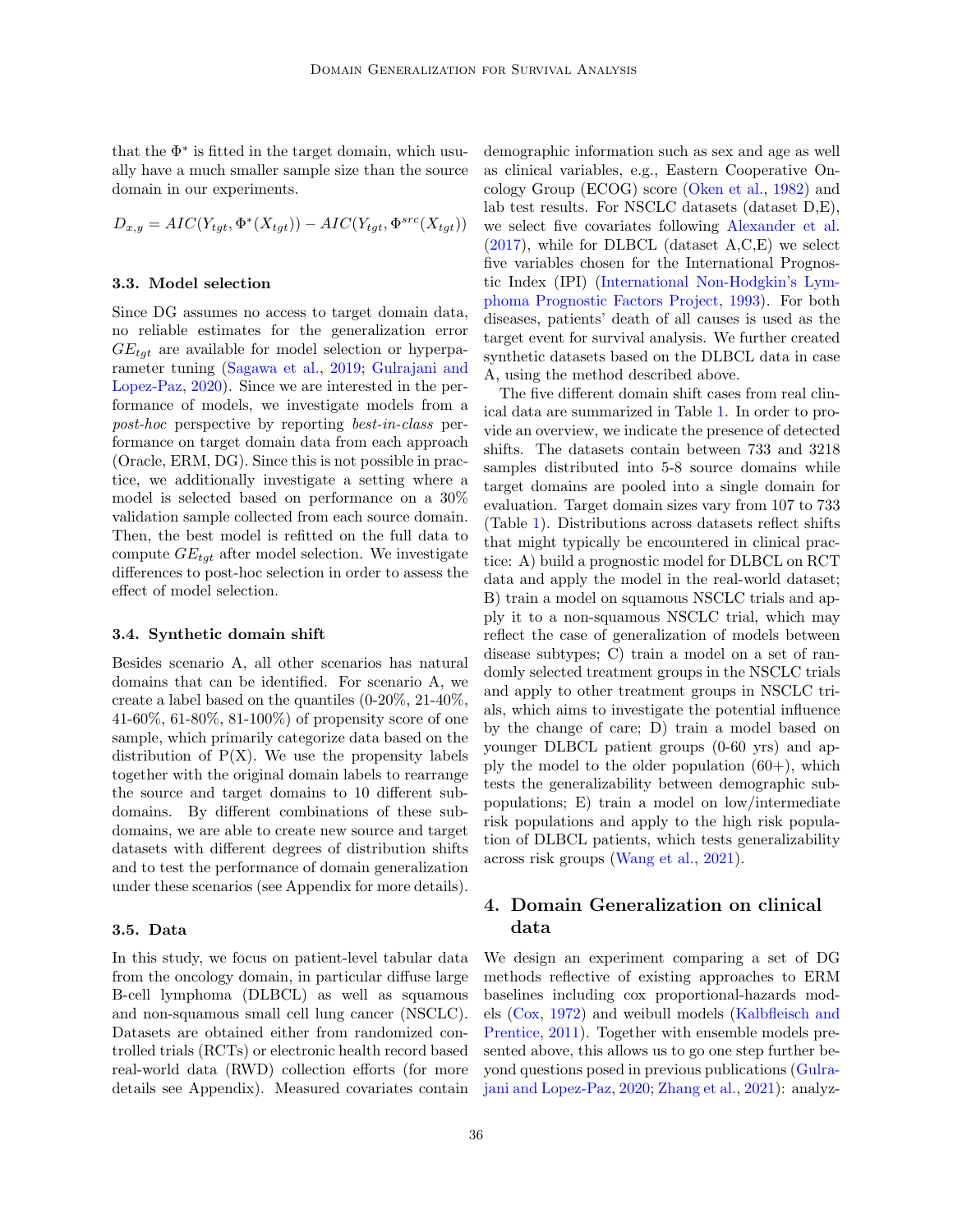<span id="page-5-0"></span>Table 1: Overview of datasets and generalization cases. Criteria for check marks: if the Wasserstein distance of features between the datasets is larger than 0.1, we consider it as a case with shift in  $P(X)$ ; if the differences on survival outcomes between the source and target domains is significant under a log-rank test  $(p-value < 0.05)$ , we consider it as a case with shift in P(Y); if the difference on  $\delta AIC$  is larger than 6, we consider it as a case with shift in  $P(Y|X)$ .

| ΙD | Generalization   | P(X)                     | P(Y) | P(Y X) | Samples size<br>(target domain) | Sample size<br>(source domain) | Number of<br>source domains |
|----|------------------|--------------------------|------|--------|---------------------------------|--------------------------------|-----------------------------|
| A  | RCT to RWD       |                          |      |        | 733                             | 1060                           |                             |
| B  | Cancer subtypes  | $\overline{\phantom{a}}$ |      |        | 107                             | 3111                           |                             |
| C  | Treatment groups | $\overline{\phantom{0}}$ |      |        | 254                             | 2857                           | 8                           |
| D  | Age group        |                          |      |        | 191                             | 542                            |                             |
| E  | Disease risk     |                          |      |        | 151                             | 582                            |                             |

ing whether DG not only improves over simple baselines but instead also over more advanced methods that are readily available in practice. We adapt the following experimental protocol for all studied settings: After splitting data into fixed source and target domains, we impute missing values using their median/mode and subsequently fit the model. Each experiment is replicated 10 times on a randomly drawn 90% sample of the data to obtain an estimate of the variance of results.

#### 4.1. Performance metrics

Given that our outcome of interest is a continuous survival distribution, we measure the target domain generalization error  $(GE_{tgt})$  in terms of the C-index [\(Harrell Jr et al.,](#page-10-12) [1996\)](#page-10-12) on data obtained from the target domain.

$$
GE_{tgt} = C(Y_{tgt}, \Phi(X_{tgt}))
$$

We further estimate the source domain generalization error  $GE_{src}$  using a random 70-30 split of source data from each source domain as training and validation data. The  $GE_{src}$  are used for the model selection process as the validation data strategy.

$$
GE_{src} = C(Y^{'}_{src}, \Phi(X^{'}_{src}))
$$

#### 4.2. Oracle models

We further study an oracle condition to answer how much performance gain could be had, if access to the target domain data was available. Measured differences in C-index between source model and the oracle model stem from training on either a subset of the target domain (oracle model) or source domain data (source model). The resulting gap  $\delta_{oracle}$  thus reflects differences in training data between source and target domain.

# 5. Results

## 5.1. Domain shifts and model performance degradation

In case A, we observe a significant difference in  $P(X)$ (Wasserstein distance  $W_p = 0.25$ ),  $P(Y) (\chi^2 = 23.49,$  $p < 0.001$ ) and  $P(Y|X)$  ( $\Delta AIC = 12.62$ ) between the cohorts from RWD and the RCT. Case B and C both show distribution shifts in  $P(Y)$  and  $P(Y|X)$ , but the metrics are larger in case B. In case D, we observe a moderate shift in  $P(Y)$  ( $\chi^2 = 5.55$ , p = 0.02), but not in  $P(Y|X)$  or  $P(X)$ . In case E, we found a significant difference in P(Y) ( $\chi^2 = 8.75$ , p = 0.003), and  $P(Y|X)$  ( $\Delta AIC = 16.33$ ). Metrics of domain shifts are summarised in Table [2](#page-6-0) (for additional details see Fig. [3](#page-14-0) in the Appendix).

When measuring performance degradation by comparing  $GE_{src}$  and  $GE_{tgt}$ , differences range between 0.01 and 0.05 across all experiments (Fig. [4](#page-14-1) in the Appendix). Interestingly, we find that performance of the ERM models on the source domain are worse than on the target domain in the conducted experiments. When using the oracle models as a comparator, oracle models are also not always superior to the ERM models. The performances of oracle models are worse than ERM models in the cases D by 0.03 and E by 0.01. Note, that model performances can be worse than random guessing if models over-fit on source domain data.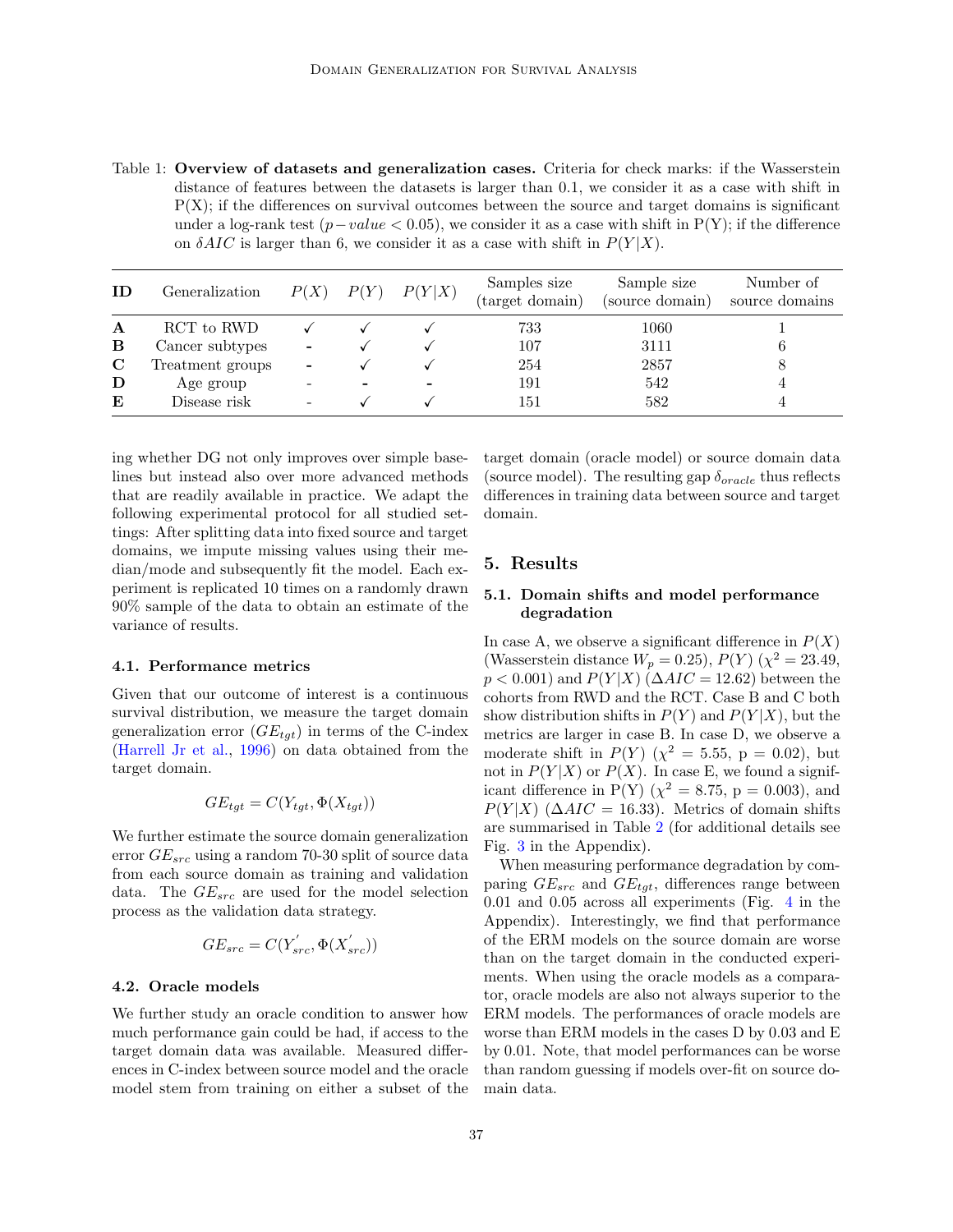<span id="page-6-0"></span>Table 2: Summary of experimental results. We compare the best performing baseline with the best performing DG method selected as best-of-class (DG) and selected according to the validation data strategy (DG'). We report the domain shift by each metric for each tested scenario. For the model performance, we report mean C-index along with standard deviations (in brackets) over 10 monte-carlo cross-validation iterations. The best class is denoted in bold.

|                                    | A          | в          | C           | D          | E          |
|------------------------------------|------------|------------|-------------|------------|------------|
| Domain shift metrics               |            |            |             |            |            |
| Shift in $P(X)$ $(W_p)$            | 0.25       | 0.02       | 0.01        | 0.01       | 0.03       |
| Shift in $P(Y)$ $(\chi^2)$         | 23.49      | 12.43      | 3.89        | 5.55       | 8.75       |
| Shift in $P(Y X)$ ( $\Delta AIC$ ) | 12.62      | 19.24      | 6.32        | 2.76       | 16.33      |
| C-index by method class            |            |            |             |            |            |
| Oracle                             | 0.70(0.02) | 0.65(0.07) | 0.63(0.04)  | 0.66(0.08) | 0.67(0.07) |
| ERM                                | 0.70(0.01) | 0.59(0.01) | 0.62(0.01)  | 0.71(0.01) | 0.69(0.01) |
| Ensemble                           | 0.65(0.01) | 0.61(0.01) | 0.640(0.00) | 0.64(0.01) | 0.66(0.01) |
| DG                                 | 0.70(0.01) | 0.63(0.01) | 0.66(0.01)  | 0.70(0.01) | 0.67(0.01) |
| DG'                                | 0.65(0.01) | 0.60(0.01) | 0.66(0.01)  | 0.66(0.01) | 0.66(0.01) |

#### 5.2. Performance of DG methods

We report best-of-class results across all investigated DG and ERM methods to provide an overview. We find DG only outperforms ERM in two out of five real-world cases, with improvement on C-index between 0.03 and 0.05. In case A, the difference between the best DG and ERM was almost negligible. In case D and E, ERM gives yields better C-indices than DG (Table [2\)](#page-6-0). Among the selected DG methods, LRD performed competitively well in all cases. CIDALinear was the best performing method for case C, and outperformed ERMs in two out of five cases. Full results can be found in Table 3 in the Appendix.

When applying the validation data strategy for model selection, the selected methods (DG′ , Table [2\)](#page-6-0) have a loss from 0.02 to 0.05 in C-index compared to the best-of-class results.

## 5.3. Correlation between domain shift and the improvement by DG methods

Since the introduced domain shift metrics such as chisquare statistics and  $\Delta AIC$  are comparable with the same target domain, we derive an experiment allowing us to evaluate correlations with a fixed testing dataset while changing source domains to mimic scenarios with different degrees of shifts between source and target domain.

We first tested the correlation in case B. While keeping the same testing dataset, we remove clinical trials from the training datasets, two at each time, to create new training datasets. This generates shifts with  $\Delta AIC$  ranging from 16.6 to 20.5. With increased domain shift, we observe a larger advantage in performance of DG over ERM based models (from 0.63 to 0.59 for DG, 0.63 to 0.56 for ERM, Figure [1\)](#page-7-0).

Using synthetic domain labels, we applied the same approach and created four scenarios with increasing domain shift between the target and source domains based on case A (Fig. [5](#page-15-1) in the Appendix). The ERM and DG models have similar performance in the initial scenario (median C-index of 0.70 in both cases with  $\Delta AIC$  of 14). However, when the  $\Delta AIC$  increases to 26 and 39, the performance was worse in ERM models (median C-index 0.68 and 0.66) compared to DG models (0.69 and 0.67, Fig. [2\)](#page-8-0).

#### 6. Discussion

# 6.1. Domain shift and generalizability issues in clinical data

A comparison between  $GE_{src}$  and  $GE_{tgt}$  is a common method to evaluate model performance under domain shift. In contrast to the literature on image data, where significant performance degradation has been reported in target domains [\(Arjovsky et al.,](#page-9-3) [2019;](#page-9-3) [Koh et al.,](#page-10-2) [2021\)](#page-10-2), we observed relatively small performance loss in most of the tested cases, which are low dimensional survival analysis settings. In our experiment we find domain shift are not reflected in differences between  $GE_{src}$  and  $GE_{tat}$ , which is often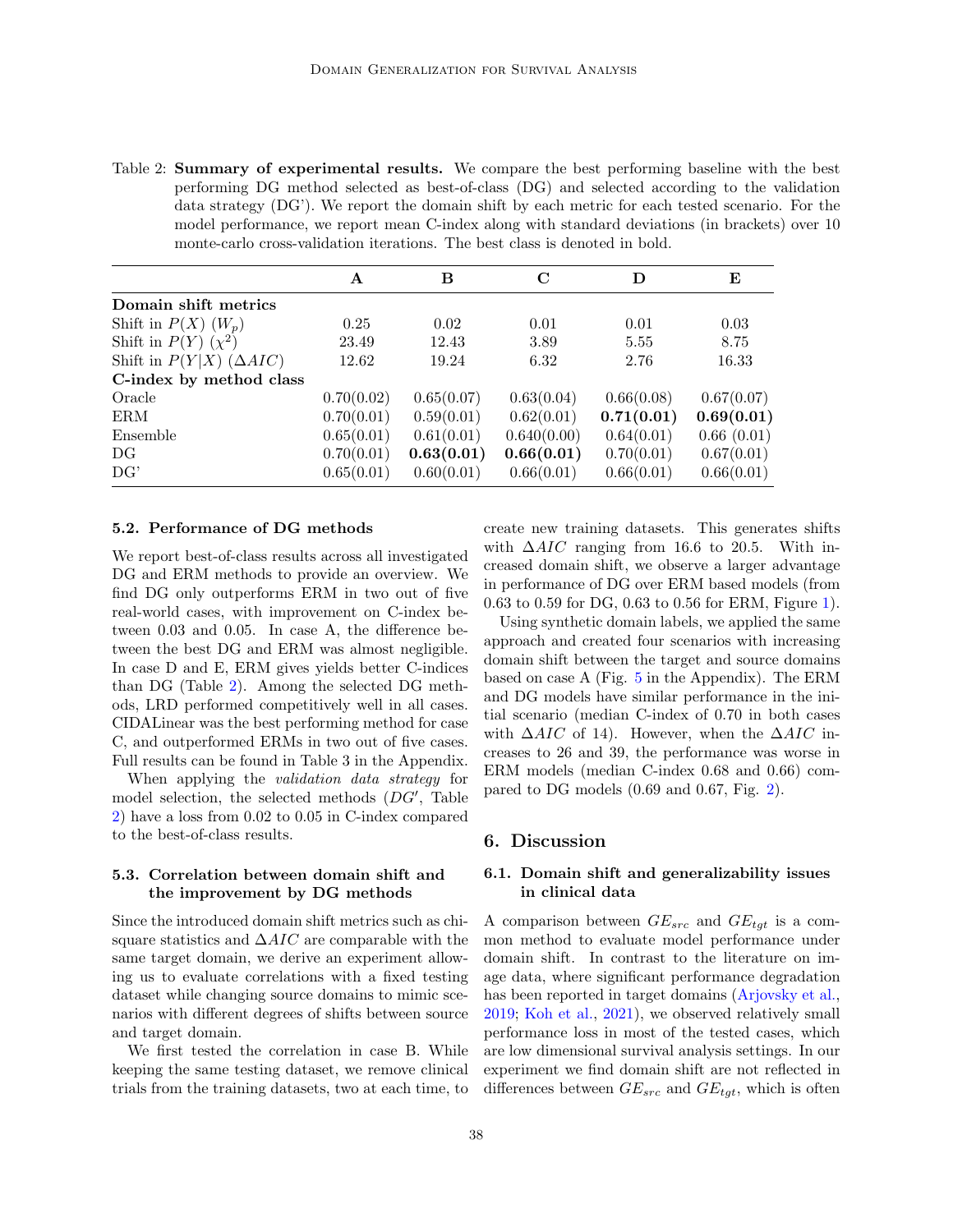

<span id="page-7-0"></span>Figure 1: Performance of ERM and DG models with increased domain shift in case B. While keeping the same target domain, we create different training datasets by excluding trials from the source domain. See appendix for the details of the NSCLC RCTs.

used as an indicator for detecting potential generalization issues. We observe that models often exhibit  $GE_{tgt} < GE_{src}$ , which might stem from different Bayes error rates [\(Fukunaga,](#page-10-13) [1990\)](#page-10-13) between the domains.

Oracle models are often used in previous studies to benchmark the performance of DG methods. However, oracle models may suffer from small sample sizes and large variations in the target domain. In the current study, oracle models also do not seem to be the upper limit of the performance as suggested in other literature [\(Zhang et al.,](#page-12-1) [2021\)](#page-12-1). In practice, comparing the ERM model with an oracle model trained on a small dataset from the target domain may not necessarily help to identify potential generalizability issues either. An additional open challenge is model selection from a set of candidate models, which can lead to severe performance degradation in comparison to the post-hoc best algorithm.

Because no single metric can directly measure the generalizability of a model, a set of carefully designed experiments are required to understand the underlying issues.

#### 6.2. Synthetic data for DG assessment

Synthetic data allows to test DG methods in controlled experiments. However, previous publications have shown that DG methods only outperform ERMs in some special settings, particularly influenced by spurious correlations generated from the synthetic process. Synthetic DG scenarios such as coloured MNIST [\(Arjovsky et al.,](#page-9-3) [2019\)](#page-9-3) or artificial features often introduce spurious correlations in the source domains that are reversed on the target domain, which is perhaps rarely observed in real datasets [\(Zhang](#page-12-1) [et al.,](#page-12-1) [2021;](#page-12-1) [Arjovsky et al.,](#page-9-3) [2019\)](#page-9-3).

Instead of creating synthetic datasets, we introduce a method to create synthetic domain labels based on propensity scores. One advantage of this approach is that the method only attempts to identify subclusters within the sample to be used as domains, and thus does not change the correlations between the features and the outcomes. This may mimic more realistic domain shift scenarios than directly modifying the distribution of the original data.

# 6.3. Factors influencing domain generalization methods

Previous studies reported that domain generalization provides no advantage in the case of more subtle data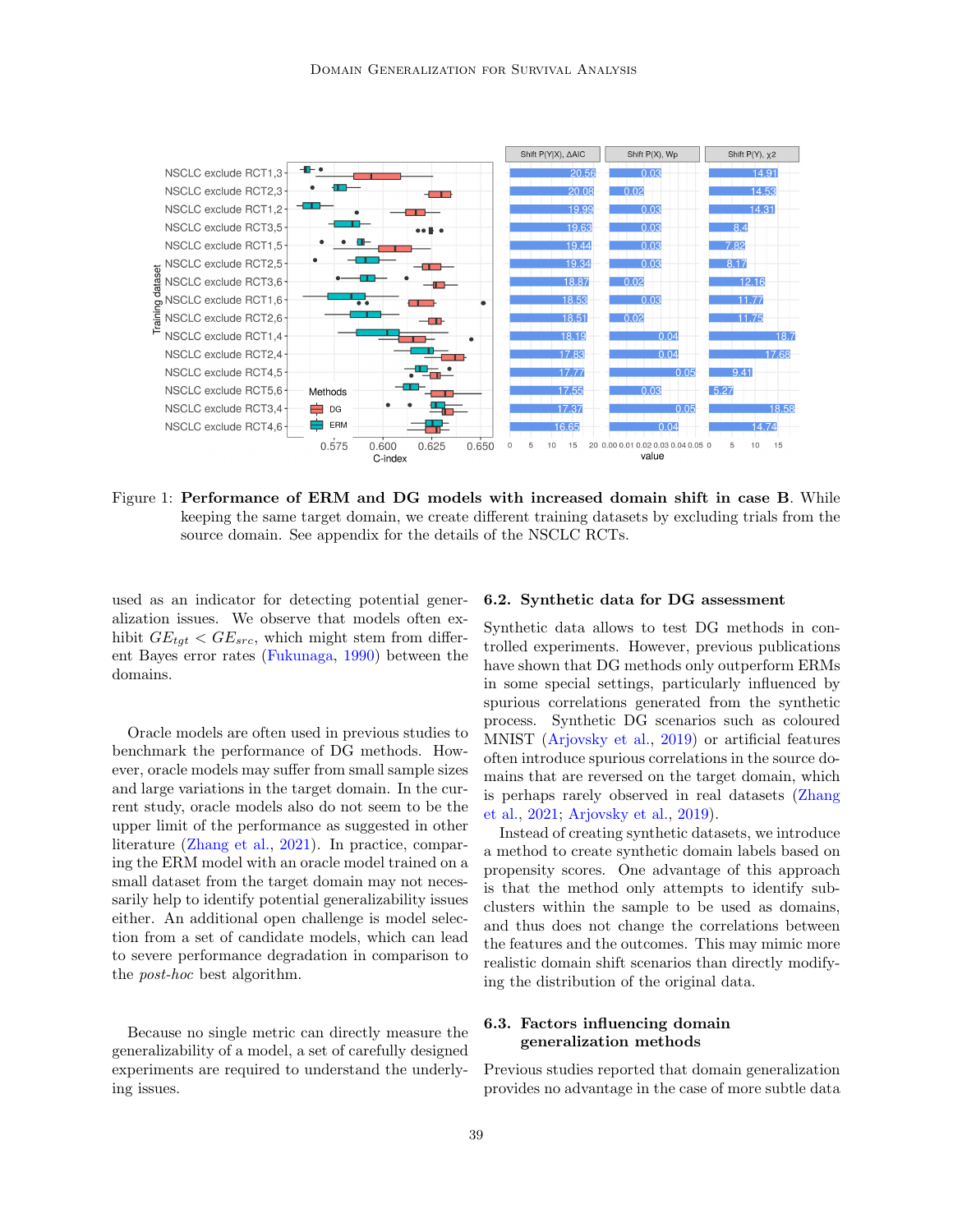

<span id="page-8-0"></span>Figure 2: Performance of ERM and DG models with increased domain shift in the synthetic data. While keeping the same target domain as in case A, we create multiple training datasets by removing subgroups of patients from the original DLBCL trial data according to their propensity scores categories, which creates training datasets with different degrees of deviation from the target domain. As an example, RCTps2-5 includes patients in RCT with propensity score category 2-5. Models are tested on patients from RWD dataset with propensity score category 1 and 2.

shifts [\(Zhang et al.,](#page-12-1) [2021;](#page-12-1) [Gulrajani and Lopez-Paz,](#page-10-3) [2020\)](#page-10-3). We observe that the DG methods show more benefits when the source and target domains have larger deviations. From a practical point of view, when the training datasets are expected to be close to the target domains, training with ERM methods might be sufficient; when the training data are more likely to be different from the target domain, e.g. from a different disease subtype (case B) or patients with different characteristics (the synthetic case), DG method could yield improvements.

It is worth noting that  $\Delta AICs$  from different datasets are not directly comparable, comparisons are only meaningful when the models share the same test dataset. Although Case A and E have similar  $\Delta AICs$ as in case B, it does not necessarily mean that they have the same degree of domain shift. On the other hand, there might be other factors influencing the efficacy of DG methods, such as the diversity of the source domains [\(Zhou et al.,](#page-12-3) [2021\)](#page-12-3) and sample size. In case A, since only one dataset is used in the training, the source domains are created by a random split of the dataset, which may result in very homogeneous source domains. Similarly in case E, although the target domain includes patients with higher risk, the source domains are similarly included patients with low/intermediate risk patients. Additionally, case E has a relatively small sample size in each source domain ( 100), which may influence the model fitting.

The process of model selection is another factor influencing the final performance of the DG methods [\(Gulrajani and Lopez-Paz,](#page-10-3) [2020\)](#page-10-3). In our experiments, the selected models have a loss in c-index between 0.02 to 0.05 compared with post-hoc model selection. The model selection should not only include hyper-parameter tuning of the algorithms, but also feature selection. None of the original publications of the tested DG methods address the proper optimization under the DG scenario. As suggested previously [\(Zhang et al.,](#page-12-1) [2021;](#page-12-1) [Gulrajani and Lopez-](#page-10-3)[Paz,](#page-10-3) [2020\)](#page-10-3), the model selection strategy needs to be an integral part of a domain generalization method and its evaluation. Without it, the validity of the reported performance of these methods is limited.

# 6.4. Clinical applications and regulatory hurdles

It is encouraging for practitioners in the field that in most cases ERM methods are performing competitively. But we should also be aware that in many other scenarios DG methods do outperform ERM models. Both successful and failed attempts to use DG methods in different clinical applications abound in the literature [\(Lafarge et al.;](#page-11-15) [Guo et al.,](#page-10-14) [2021;](#page-10-14) [Jin](#page-10-15) [et al.\)](#page-10-15). As observed here and elsewhere [\(Wang et al.\)](#page-12-10), these conflicting observations may be explained by different degrees of domain shifts as well as the quantity and diversity of training data. The challenge thus lies in the correct choice of proper methods contingent on the recognition of the specific type of scenario. To aid this choice, we propose a set of metrics that can be used to qualify domain shifts, and to understand the diversity within the source domain. Additionally, estimating potential shifts in the target domain of the intended use cases will be a potential required step for identifying the proper use scenarios [\(Gossmann](#page-10-16) [et al.\)](#page-10-16).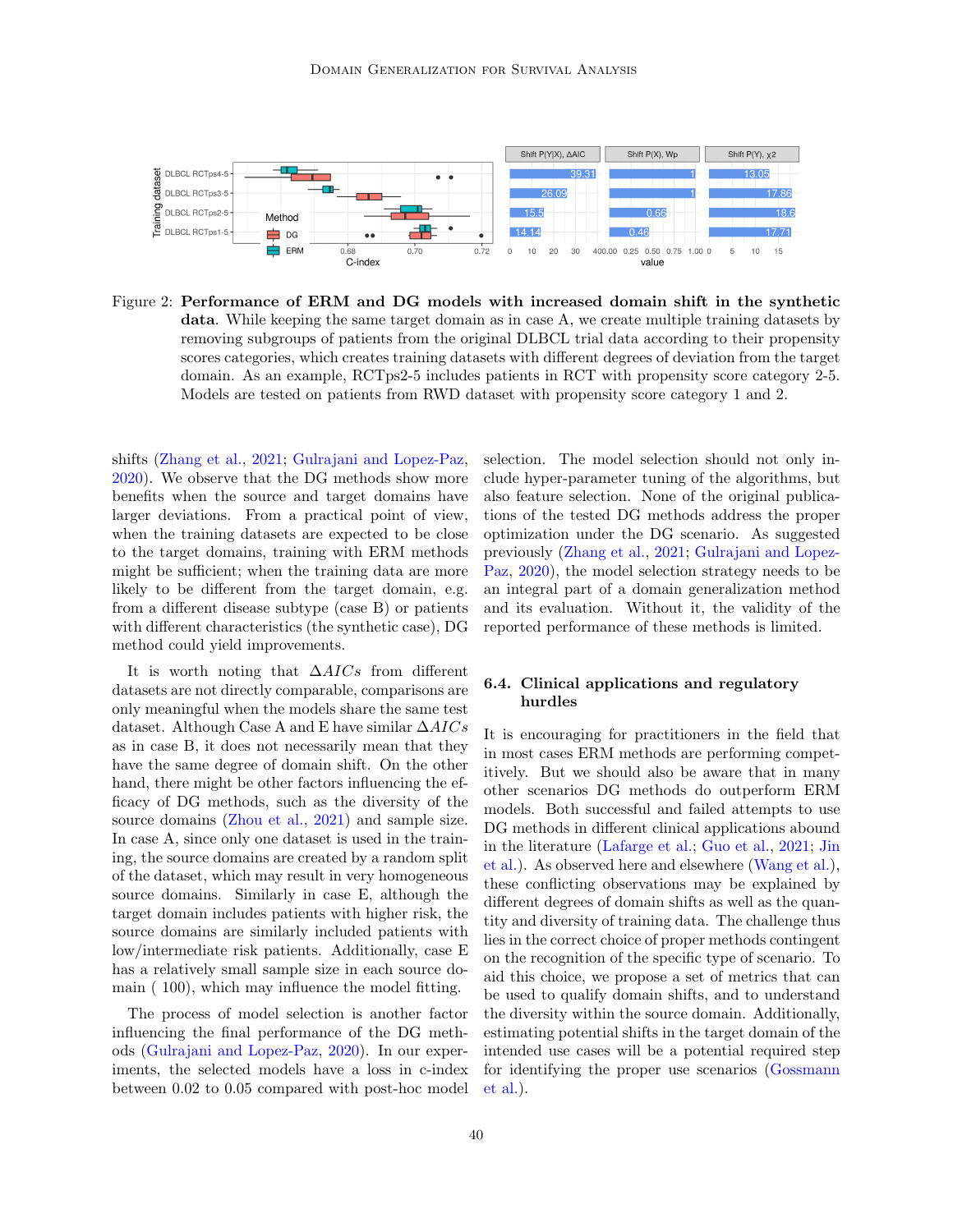For a clinical algorithm, the regulatory requirement plays a critical role. With the rising question on trustworthiness of the machine learning models, the request is not only on accuracy, but increasingly on transparency of the model training process, which includes a demonstration of model design tailored to the available data and intended use [\(FDA,](#page-10-17) [2021\)](#page-10-17). These may imply a requirement of evidence to justify the use of selected methods, their applicable scenarios and potential risks, such as over-fitting, performance degradation, and security risks. In essence, this calls for comprehensive evaluation of methods before realworld application.

# 7. Conclusion

In this study, we evaluated four recently published domain generalization methods for their ability to generalize to an unseen data domain with real clinical data. Similar to previous findings with imaging data, these methods provided improvement over ERM for survival analysis in limited settings. However, our study is limited to comparatively low-dimensional settings (less than 10 features), which are often encountered in clinical practice. Richer settings employing a larger number of variables might result in different results due to possibly stronger over-fitting. We propose several metrics of domain shifts, and analyze the factors influencing the efficacy of the DG methods, which is a first step to find the right method that fits a particular domain shift scenario. Furthermore, data used throughout our study comes only from the US, a broader study across different populations could lead to interesting results.

Most of the current DG methods were developed for tasks outside low-dimensional clinical settings and may therefore not have been optimized for clinical use cases. We hope our work will encourage researchers in the field to further develop suitable DG methods for clinical research, as well as to develop more fitting evaluation frameworks and datasets to benchmark these methods.

## Institutional Review Board (IRB)

The data used in this study were all published previously, the study did not require an IRB approval. For the original clinical studies, approval from the Independent Review Board (IRB)/Independent Ethics Committee (IEC) were obtained before the start of

the studies, and all patients provided written informed consent.

# Acknowledgments

The project is funded by F.Hoffmann-La Roche AG. The work was done while FP was interning at Fa. Hoffman-La Roche AG. We would like to thank Prof. Bernd Bischl for supporting FP taking the intern project and continuing with the write up after the internship.

# References

- <span id="page-9-5"></span>Marliese Alexander, Rory Wolfe, David Ball, Matthew Conron, Robert G Stirling, Benjamin Solomon, Michael MacManus, Ann Officer, Sameer Karnam, Kate Burbury, et al. Lung cancer prognostic index: a risk score to predict overall survival after the diagnosis of non-small-cell lung cancer. British journal of cancer, 117(5):744–751, 2017.
- <span id="page-9-3"></span>Martin Arjovsky, Léon Bottou, Ishaan Gulrajani, and David Lopez-Paz. Invariant risk minimization. arXiv preprint arXiv:1907.02893, 2019.
- <span id="page-9-1"></span>Aharon Azulay and Yair Weiss. Why do deep convolutional networks generalize so poorly to small image transformations? Journal of Machine Learning Research, 20:1–25, 2019.
- <span id="page-9-2"></span>Gilles Blanchard, Gyemin Lee, and Clayton Scott. Generalizing from several related classification tasks to a new unlabeled sample. Advances in neural information processing systems, 24:2178–2186, 2011.
- <span id="page-9-4"></span>Karsten M Borgwardt, Arthur Gretton, Malte J Rasch, Hans-Peter Kriegel, Bernhard Schölkopf, and Alex J Smola. Integrating structured biological data by kernel maximum mean discrepancy. Bioinformatics, 22(14):e49–e57, 2006.
- <span id="page-9-0"></span>Péter Bándi, Oscar Geessink, Quirine Manson, Marcory Van Dijk, Maschenka Balkenhol, Meyke Hermsen, Babak Ehteshami Bejnordi, Byungjae Lee, Kyunghyun Paeng, Aoxiao Zhong, Quanzheng Li, Farhad Ghazvinian Zanjani, Svitlana Zinger, Keisuke Fukuta, Daisuke Komura, Vlado Ovtcharov, Shenghua Cheng, Shaoqun Zeng, Jeppe Thagaard, Anders B. Dahl, Huangjing Lin, Hao Chen, Ludwig Jacobsson, Martin Hedlund, Melih Cetin, Eren Halıcı, Hunter Jackson,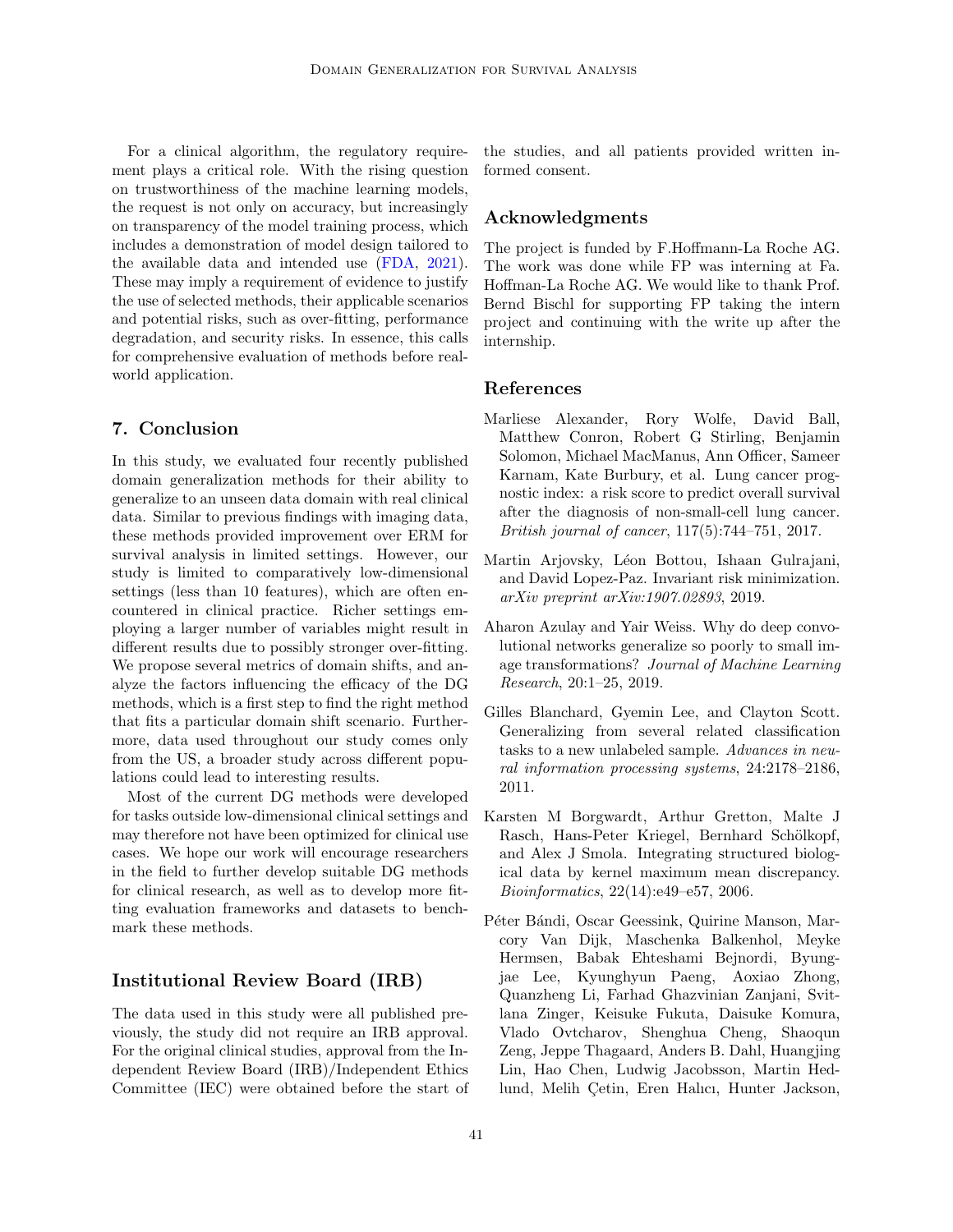Richard Chen, Fabian Both, Jörg Franke, Heidi Küsters-Vandevelde, Willem Vreuls, Peter Bult, Bram van Ginneken, Jeroen van der Laak, and Geert Litjens. From detection of individual metastases to classification of lymph node status at the patient level: The camelyon17 challenge. IEEE Transactions on Medical Imaging, 38(2):550–560, 2019. doi: 10.1109/TMI.2018.2867350.

- <span id="page-10-0"></span>Robert Challen, Joshua Denny, Martin Pitt, Luke Gompels, Tom Edwards, and Krasimira Tsaneva-Atanasova. Artificial intelligence, bias and clinical safety. *BMJ Quality*  $\mathcal{B}$  *Safety*, 28(3):231–237, 2019.
- <span id="page-10-1"></span>Joseph Paul Cohen, Mohammad Hashir, Rupert Brooks, and Hadrien Bertrand. On the limits of cross-domain generalization in automated x-ray prediction. In Medical Imaging with Deep Learning, pages 136–155. PMLR, 2020.
- <span id="page-10-6"></span>David R Cox. Regression models and life-tables. Journal of the Royal Statistical Society: Series B (Methodological), 34(2):187–202, 1972.
- <span id="page-10-5"></span>Elliot Creager, Joern-Henrik Jacobsen, and Richard Zemel. Environment inference for invariant learning. In Marina Meila and Tong Zhang, editors, Proceedings of the 38th International Conference on Machine Learning, volume 139 of Proceedings of Machine Learning Research, pages 2189–2200. PMLR, 18–24 Jul 2021.
- <span id="page-10-10"></span>R. L. Dobrushin. Prescribing a system of random variables by conditional distributions. 15(3):458– 486. ISSN 0040-585X. doi: 10.1137/1115049. Publisher: Society for Industrial and Applied Mathematics.
- <span id="page-10-17"></span>Health Center for Devices and Radiological FDA. Artificial Intelligence and Machine Learning in Software as a Medical Device. FDA, September 2021. Publisher: FDA.
- <span id="page-10-13"></span>Keinosuke Fukunaga. Introduction to Statistical Pattern Recognition (Computer Science & Scientific Computing). Academic Press, hardcover edition, 10 1990. ISBN 978-0122698514.
- <span id="page-10-16"></span>Alexej Gossmann, Kenny H. Cha, and Xudong Sun. Performance deterioration of deep neural networks for lesion classification in mammography due to distribution shift: an analysis based on artificially created distribution shift. In Medical Imaging 2020: Computer-Aided Diagnosis, volume 11314,

page 1131404. International Society for Optics and Photonics.

- <span id="page-10-3"></span>Ishaan Gulrajani and David Lopez-Paz. In search of lost domain generalization. *CoRR*, abs/2007.01434, 2020.
- <span id="page-10-14"></span>Lin Lawrence Guo, Stephen R Pfohl, Jason Fries, Alistair Johnson, Jose Posada, Catherine Aftandilian, Nigam Shah, and Lillian Sung. Evaluation of domain generalization and adaptation on improving model robustness to temporal dataset shift in clinical medicine. medRxiv, 2021. doi: 10.1101/2021. 06.17.21259092.
- <span id="page-10-4"></span>Isabelle Guyon, Amir Saffari, Gideon Dror, and Gavin Cawley. Model selection: Beyond the bayesian/frequentist divide. Journal of Machine Learning Research, 11(3):61–87, 2010.
- <span id="page-10-12"></span>Frank E Harrell Jr, Kerry L Lee, and Daniel B Mark. Multivariable prognostic models: issues in developing models, evaluating assumptions and adequacy, and measuring and reducing errors. Statistics in medicine, 15(4):361–387, 1996.
- <span id="page-10-11"></span>International Non-Hodgkin's Lymphoma Prognostic Factors Project. A predictive model for aggressive non-hodgkin's lymphoma. N Engl J Med, 329(14): 987–994, 1993.
- <span id="page-10-8"></span>Hemant Ishwaran, Udaya B. Kogalur, Eugene H. Blackstone, and Michael S. Lauer. Random survival forests. The Annals of Applied Statistics, 2(3): 841–860, September 2008. ISSN 1932-6157, 1941- 7330. doi: 10.1214/08-AOAS169. Publisher: Institute of Mathematical Statistics.
- <span id="page-10-15"></span>Xin Jin, Cuiling Lan, Wenjun Zeng, Zhibo Chen, and Li Zhang. Style normalization and restitution for generalizable person re-identification. URL [http:](http://arxiv.org/abs/2005.11037) [//arxiv.org/abs/2005.11037](http://arxiv.org/abs/2005.11037).
- <span id="page-10-7"></span>John D Kalbfleisch and Ross L Prentice. The statistical analysis of failure time data, volume 360. John Wiley & Sons, 2011.
- <span id="page-10-9"></span>Aditya Khosla, Tinghui Zhou, Tomasz Malisiewicz, Alexei Efros, and Antonio Torralba. Undoing the damage of dataset bias, Jun 2018.
- <span id="page-10-2"></span>Pang Wei Koh, Shiori Sagawa, Sang Michael Xie, Marvin Zhang, Akshay Balsubramani, Weihua Hu, Michihiro Yasunaga, Richard Lanas Phillips, Irena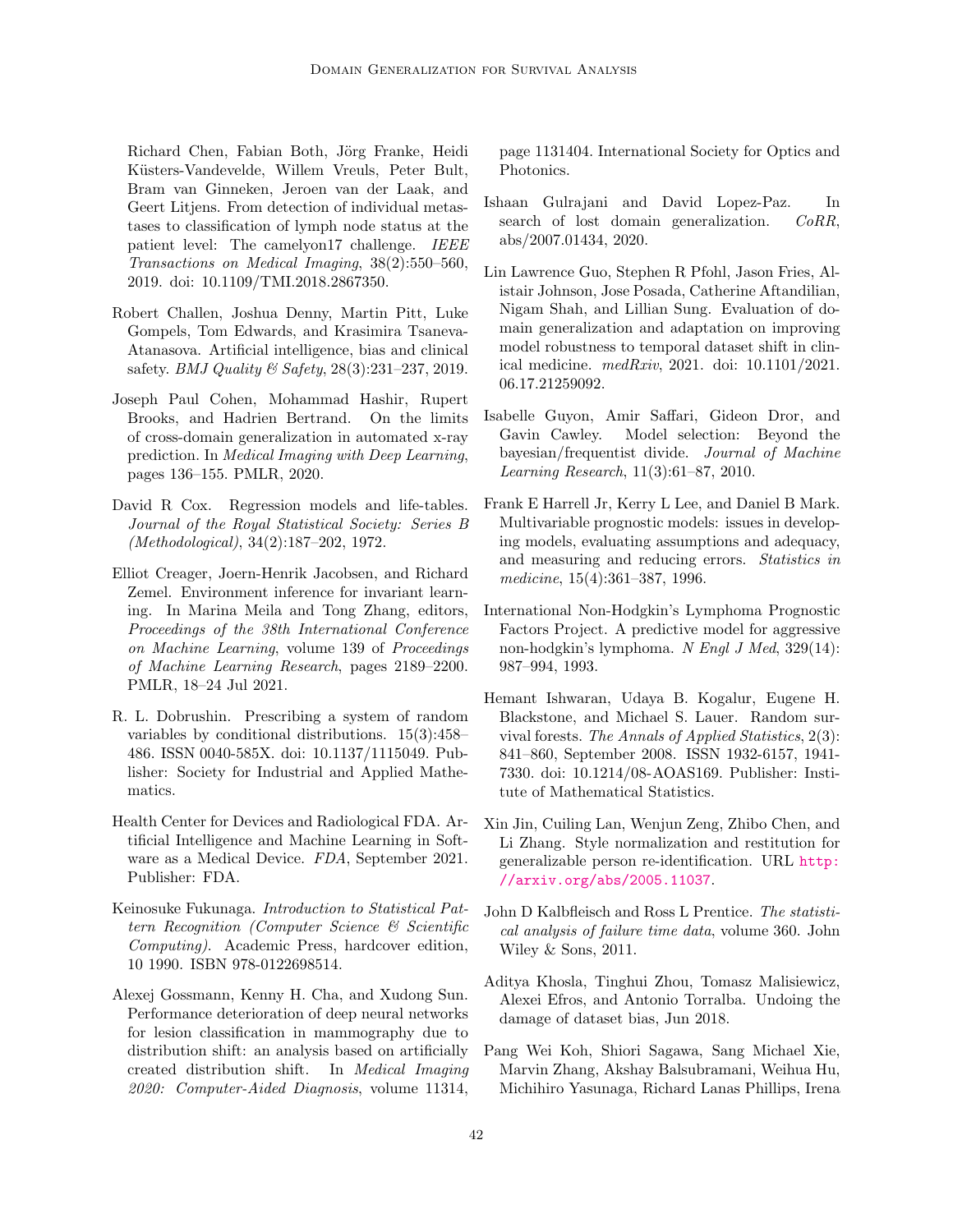Gao, Tony Lee, et al. Wilds: A benchmark of inthe-wild distribution shifts. In International Conference on Machine Learning, pages 5637–5664. PMLR, 2021.

- <span id="page-11-8"></span>David Krueger, Ethan Caballero, Joern-Henrik Jacobsen, Amy Zhang, Jonathan Binas, Dinghuai Zhang, Remi Le Priol, and Aaron Courville. Outof-distribution generalization via risk extrapolation (rex). In International Conference on Machine Learning, pages 5815–5826. PMLR, 2021.
- <span id="page-11-13"></span>Håvard Kvamme and Ørnulf Borgan. Continuous and discrete-time survival prediction with neural networks. Lifetime Data Analysis, pages 1–27, 2021.
- <span id="page-11-15"></span>Maxime W. Lafarge, Josien P. W. Pluim, Koen A. J. Eppenhof, and Mitko Veta. Learning domaininvariant representations of histological images. 6: 162. ISSN 2296-858X. doi: 10.3389/fmed.2019. 00162.
- <span id="page-11-10"></span>Changhee Lee, William Zame, Ahmed Alaa, and Mihaela Schaar. Temporal quilting for survival analysis. In The 22nd international conference on artificial intelligence and statistics, pages 596–605. PMLR, 2019.
- <span id="page-11-11"></span>Da Li, Yongxin Yang, Yi-Zhe Song, and Timothy M Hospedales. Deeper, broader and artier domain generalization. In Proceedings of the IEEE international conference on computer vision, pages 5542– 5550, 2017.
- <span id="page-11-2"></span>Gustav Mårtensson, Daniel Ferreira, Tobias Granberg, Lena Cavallin, Ketil Oppedal, Alessandro Padovani, Irena Rektorova, Laura Bonanni, Matteo Pardini, Milica G Kramberger, et al. The reliability of a deep learning model in clinical out-of-distribution mri data: a multicohort study. Medical Image Analysis, 66:101714, 2020.
- <span id="page-11-5"></span>Krikamol Muandet, David Balduzzi, and Bernhard Schölkopf. Domain generalization via invariant feature representation. In International Conference on Machine Learning, pages 10–18. PMLR, 2013.
- <span id="page-11-14"></span>Martin M Oken, Richard H Creech, Douglass C Tormey, John Horton, Thomas E Davis, Eleanor T McFadden, and Paul P Carbone. Toxicity and response criteria of the eastern cooperative oncology group. American journal of clinical oncology, 5(6): 649–656, 1982.
- <span id="page-11-3"></span>Sinno Jialin Pan and Qiang Yang. A survey on transfer learning. IEEE Transactions on Knowledge and Data Engineering, 22(10):1345–1359, 2010. doi: 10.1109/TKDE.2009.191.
- <span id="page-11-6"></span>Jonas Peters, Peter Bühlmann, and Nicolai Meinshausen. Causal inference by using invariant prediction: identification and confidence intervals. Journal of the Royal Statistical Society. Series B (Statistical Methodology), pages 947–1012, 2016.
- <span id="page-11-12"></span>Vihari Piratla, Praneeth Netrapalli, and Sunita Sarawagi. Efficient domain generalization via common-specific low-rank decomposition. In Hal Daumé III and Aarti Singh, editors, Proceedings of the 37th International Conference on Machine Learning, volume 119 of Proceedings of Machine Learning Research, pages 7728–7738. PMLR, 13–18 Jul 2020.
- <span id="page-11-1"></span>Eduardo HP Pooch, Pedro L Ballester, and Rodrigo C Barros. Can we trust deep learning models diagnosis? the impact of domain shift in chest radiograph classification. arXiv preprint arXiv:1909.01940, 2019.
- <span id="page-11-0"></span>Joaquin Quiñonero-Candela, Masashi Sugiyama, Neil D Lawrence, and Anton Schwaighofer. Dataset shift in machine learning. Mit Press, 2009.
- <span id="page-11-7"></span>Dominik Rothenhäusler, Nicolai Meinshausen, Peter Bühlmann, and Jonas Peters. Anchor regression: Heterogeneous data meet causality. Journal of the Royal Statistical Society: Series B (Statistical Methodology), 83(2):215–246, 2021.
- <span id="page-11-9"></span>Shiori Sagawa, Pang Wei Koh, Tatsunori B Hashimoto, and Percy Liang. Distributionally robust neural networks for group shifts: On the importance of regularization for worst-case generalization. arXiv preprint arXiv:1911.08731, 2019.
- <span id="page-11-4"></span>Carl-Johann Simon-Gabriel, Yann Ollivier, Léon Bottou, Bernhard Schölkopf, and David Lopez-Paz. Adversarial vulnerability of neural networks increases with input dimension. 2018.
- Raphael Sonabend, Franz J Király, Andreas Bender, Bernd Bischl, and Michel Lang. mlr3proba: An r package for machine learning in survival analysis. Bioinformatics, 02 2021. ISSN 1367-4803. doi: 10. 1093/bioinformatics/btab039.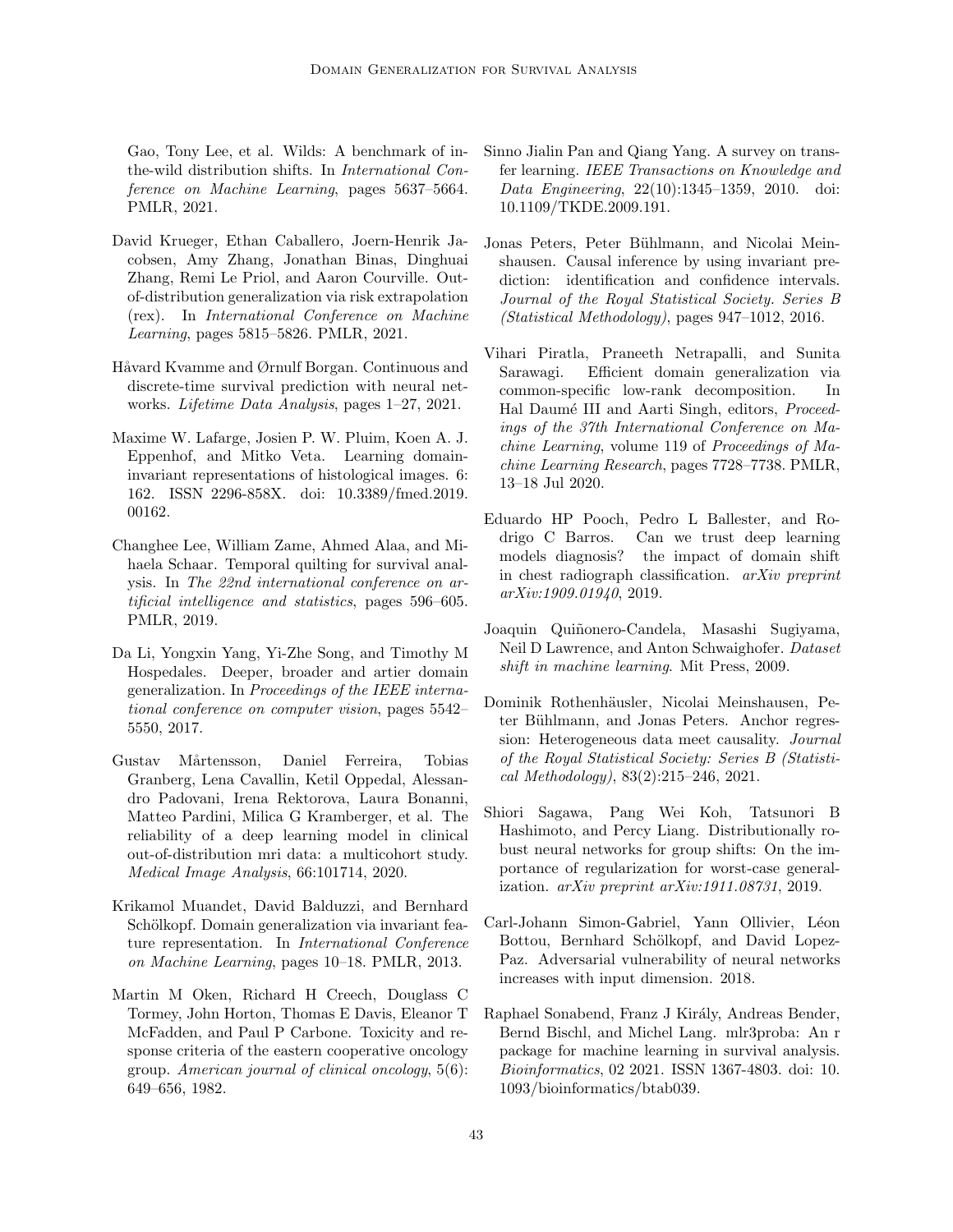- <span id="page-12-8"></span>Karin Stacke, Gabriel Eilertsen, Jonas Unger, and Claes Lundström. Measuring domain shift for deep learning in histopathology. IEEE journal of biomedical and health informatics, 25(2):325–336, 2020.
- <span id="page-12-5"></span>Christian Szegedy, Wojciech Zaremba, Ilya Sutskever, Joan Bruna, Dumitru Erhan, Ian Goodfellow, and Rob Fergus. Intriguing properties of neural networks. arXiv preprint arXiv:1312.6199, 2013.
- <span id="page-12-7"></span>Hao Wang, Hao He, and Dina Katabi. Continuously indexed domain adaptation. arXiv preprint arXiv:2007.01807, 2020.
- <span id="page-12-4"></span>Haohan Wang, Zexue He, Zachary C Lipton, and Eric P Xing. Learning robust representations by projecting superficial statistics out. arXiv preprint arXiv:1903.06256, 2019.
- <span id="page-12-10"></span>Jindong Wang, Cuiling Lan, Chang Liu, Yidong Ouyang, and Tao Qin. Generalizing to unseen domains: A survey on domain generalization. In Proceedings of the Thirtieth International Joint Conference on Artificial Intelligence, pages 4627–4635. International Joint Conferences on Artificial Intelligence Organization. ISBN 978-0-9992411-9-6. doi: 10.24963/ijcai.2021/628.
- <span id="page-12-9"></span>Xuejian Wang, Wenbin Zhang, Aishwarya Jadhav, and Jeremy Weiss. Harmonic-mean cox models: A ruler for equal attention to risk. In Russell Greiner, Neeraj Kumar, Thomas Alexander Gerds, and Mihaela van der Schaar, editors, Proceedings of AAAI Spring Symposium on Survival Prediction - Algorithms, Challenges, and Applications 2021, volume 146 of Proceedings of Machine Learning Research, pages 171–183. PMLR, 22–24 Mar 2021. URL [https://proceedings.mlr.press/](https://proceedings.mlr.press/v146/wang21a.html) [v146/wang21a.html](https://proceedings.mlr.press/v146/wang21a.html).
- <span id="page-12-0"></span>Gerhard Widmer and Miroslav Kubat. Learning in the presence of concept drift and hidden contexts. Machine learning, 23(1):69–101, 1996.
- <span id="page-12-2"></span>John R Zech, Marcus A Badgeley, Manway Liu, Anthony B Costa, Joseph J Titano, and Eric Karl Oermann. Variable generalization performance of a deep learning model to detect pneumonia in chest radiographs: a cross-sectional study. PLoS medicine, 15(11):e1002683, 2018.
- <span id="page-12-1"></span>Haoran Zhang, Natalie Dullerud, Laleh Seyyed-Kalantari, Quaid Morris, Shalmali Joshi, and Marzyeh Ghassemi. An Empirical Framework for Domain Generalization in Clinical Settings, page 279–290. Association for Computing Machinery, New York, NY, USA, 2021. ISBN 9781450383592.
- <span id="page-12-6"></span>Kun Zhang, Mingming Gong, and Bernhard Schölkopf. Multi-source domain adaptation: A causal view. In Twenty-ninth AAAI conference on artificial intelligence, 2015.
- <span id="page-12-3"></span>Kaiyang Zhou, Ziwei Liu, Yu Qiao, Tao Xiang, and Chen Change Loy. Domain generalization: A survey, 2021.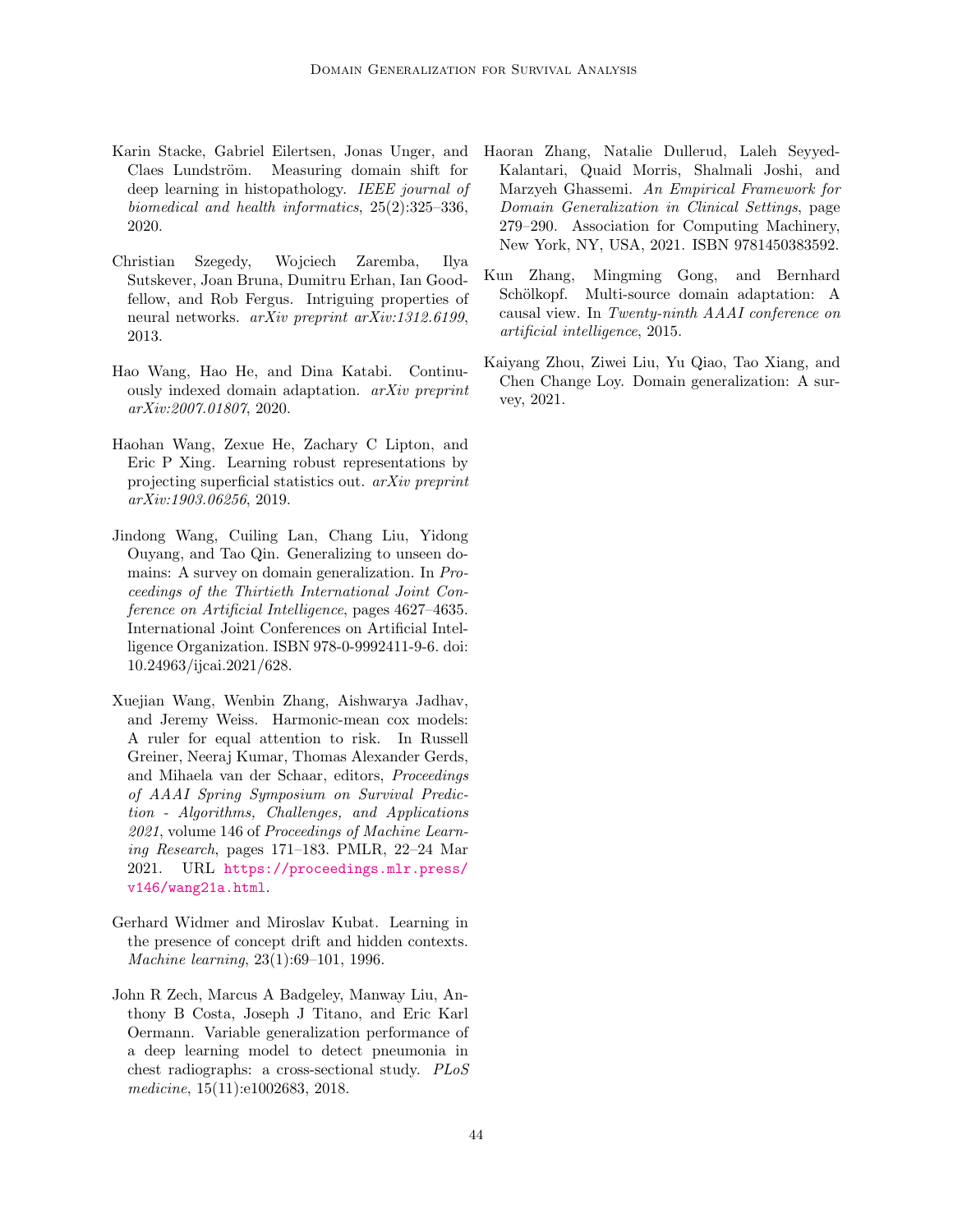# Appendix A. Data and Methods

## A.1. Datasets

The data are collected from the following studies: NSCLC:

- NCT01351415 (RCT1): A Study of Bevacizumab in Combination With Standard of Care Treatment in Participants With Advanced Non-squamous Non-small Cell Lung Cancer (NSCLC).
- NCT01496742 (RCT2): A Study of Onartuzumab (MetMAb) in Combination With Bevacizumab (Avastin) Plus Platinum And Paclitaxel or With Pemetrexed Plus Platinum in Patients With Non-Squamous Non-Small Cell Lung Cancer.
- NCT01903993 (RCT3): A Randomized Phase 2 Study of Atezolizumab (an Engineered Anti-PDL1 Antibody) Compared With Docetaxel in Participants With Locally Advanced or Metastatic Non-Small Cell Lung Cancer Who Have Failed Platinum Therapy - "POPLAR".
- NCT02008227 (RCT4): A Study of Atezolizumab Compared With Docetaxel in Participants With Locally Advanced or Metastatic Non-Small Cell Lung Cancer Who Have Failed Platinum-Containing Therapy (OAK).
- NCT02366143 (RCT5): A Study of Atezolizumab in Combination With Carboplatin Plus (+) Paclitaxel With or Without Bevacizumab Compared With Carboplatin+Paclitaxel+Bevacizumab in Participants With Stage IV Non-Squamous Non-Small Cell Lung Cancer (NSCLC) (IMpower150).
- NCT02657434 (RCT6): A Study of Atezolizumab in Combination With Carboplatin or Cisplatin + Pemetrexed Compared With Carboplatin or Cisplatin + Pemetrexed in Participants Who Are Chemotherapy-Naive and Have Stage IV Non-Squamous Non-Small Cell Lung Cancer (NSCLC) (IMpower 132).
- NCT01519804 (target): A Study of Onartuzumab (MetMAb) Versus Placebo in Combination With Paclitaxel Plus Platinum in Patients With Squamous Non-Small Cell Lung Cancer.

DLBCL:

- NCT01287741 (RCT): A Study of Obinutuzumab in Combination With CHOP Chemotherapy Versus Rituximab With CHOP in Participants With CD20-Positive Diffuse Large B-Cell Lymphoma (GOYA)
- FlatironHealth (RWD): This study used the nationwide Flatiron Health electronic health record (EHR)-derived de-identified database. We selected a subset of patients from the DLBCL cohort for the analyses.

## A.2. Model Selection

Throughout the manuscript, we report the best-inclass model. That is, for each group of models (ERM, DG, Oracle condition), we report the best model based on the average performance on the held-out 30% validation data from each split.

Since DG assumes no access to source domain data, no reliable estimates for the generalization error GE are available. Mainly three strategies have been proposed in literature [\(Sagawa et al.,](#page-11-9) [2019;](#page-11-9) [Gulrajani](#page-10-3) [and Lopez-Paz,](#page-10-3) [2020\)](#page-10-3):

- Validation Data Measure generalization error using average performance on a hold-out sample from each source domain.
- Worst-case analysis Measure generalization error as a method's performance on the worst domain (Sagawa et al. 2019).
- Validation Domain Measure generalization error as a method's performance on a (randomly) held out source domain.

While each method can help to obtain better estimates of eventual performance on a target domain, their efficacy heavily depends on the (dis-)similarity between source and target domains.

#### A.3. Implementation Details

#### IRM & EIL

Since we consider low-dimensional datasets with only few observations, we consider simplistic (linear) neural networks in our benchmarks. The regularization parameter  $\lambda$  for both is tuned on a grid of values: ,  $1e-7$ ,  $1e-5$ ,  $1e-3$ ,  $1e-2$ ,  $1e-1$ , .5 and trained using the Adam optimizer with a learning rate of 0.01.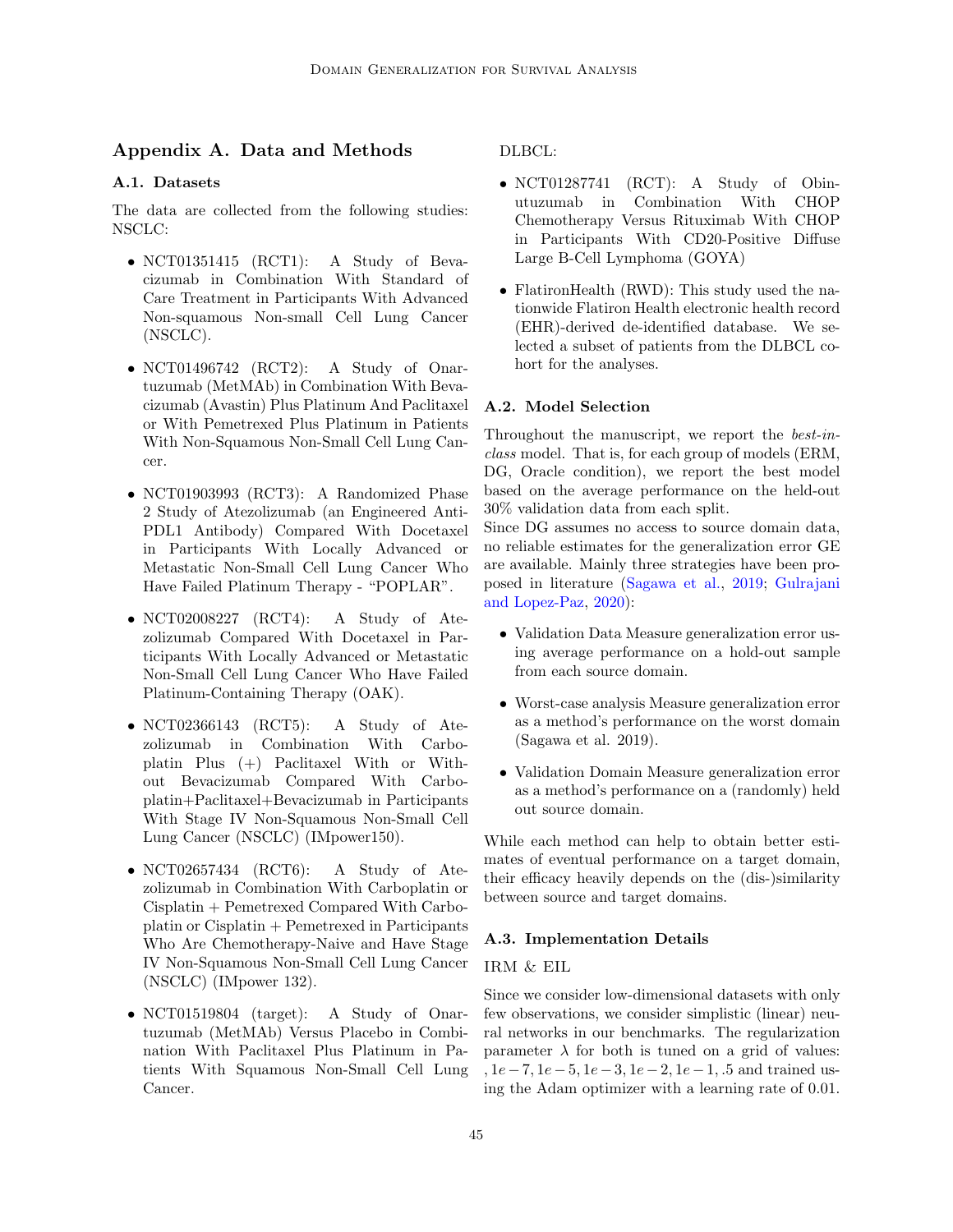#### CIDA

We consider versions of CIDA and PCIDA that include only a linear predictor (CIDALinear and PCI-DALinear) as well as a deep version including 4 layers of widths (8, 12, 12, 8) respectively (CIDA, PCIDA). Since we study settings with  $\sim$  5 covariates, we consider a width of 12 to be appropriately big for our neural networks.

#### A.4. Building synthetic domain shift

We created the synthetic dataset based on case A to mimic scenario different degree of domain shift. The case A contains only one dataset in the source domain. For the main task, we simply separated the data according to the age groups of the population  $(0-50, 51-60, 61-70, 71-80, 80+)$ , however, this is an over simplification of categorizing the heterogeneous subgroups within the population.

We applied the method described to create synthetic domain labels. Firstly, a logistic regression model was fitted on the combined source and target domain to calculate the propensity of each sample being in one of the domains. Based on the propensity scores, we stratified the whole population according to the quantiles of the propensity scores (0-20%, 21- 40%, 41-60%, 61-80%, 81-100%), which are used as the propensity labels ( $ps_1-5$ , Fig. [5\)](#page-15-1). We then combined the propensity labels and the original domain labels (RCT or RWD) to create a new domain label for each stratum in the population (e.g. RCT1, indicates the patient comes from the RCT data and belongs to the propensity category ps<sub>1</sub>). Based on different combinations of stratum we are able to created scenarios with different degrees of domains shifts.

## Appendix B. Figures and Tables



<span id="page-14-0"></span>Figure 3: Summary of the distribution of feature space X and outcome Y. I) propensity score of data from the source and target domain; II) Kaplan-Meier curve of the source and target domain.



<span id="page-14-1"></span>Figure 4:  $GE_{src}$  and  $GE_{tgt}$  of the ERM Model with error bars for the reported mean.